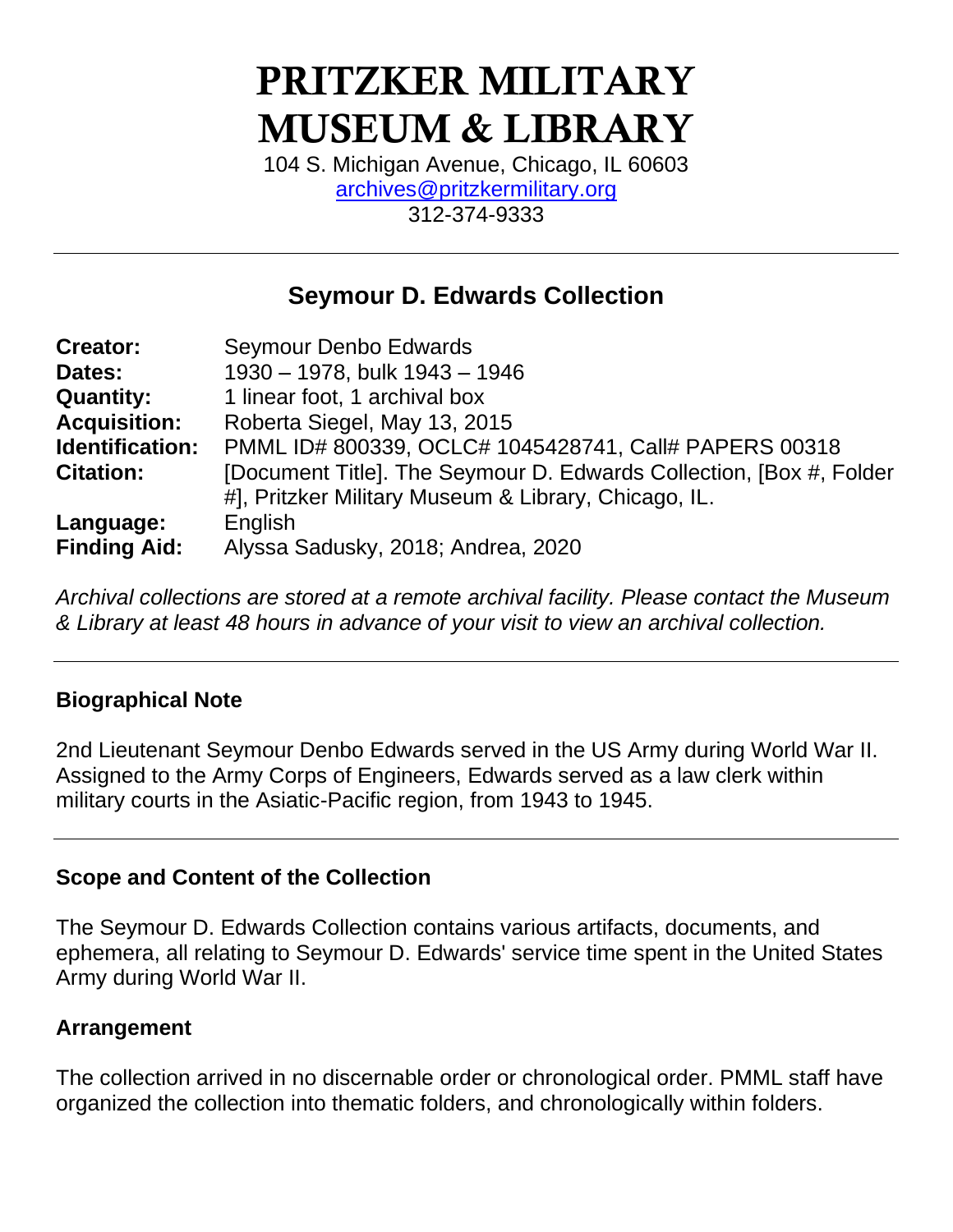# **Rights**

Copyrights held by Roberta Siegel were transferred to the Pritzker Military Museum & Library. All other rights are held by the author or publisher. Users assume responsibility for following copyright laws as established by US Code Title 17.

# **Separations**

| Call<br><b>Number</b> | <b>Description</b>                                            | Location |
|-----------------------|---------------------------------------------------------------|----------|
|                       | <b>Maps</b>                                                   |          |
| <b>MAP</b><br>00907   | Map, Harvard University in Cambridge,<br><b>Massachusetts</b> |          |
|                       | <b>Artifacts</b>                                              |          |
|                       | Discharge Emblem                                              |          |
|                       | Dog Tag for Seymour D Edwards                                 |          |
|                       | <b>Soldier Pin</b>                                            |          |
|                       | "Mother" Pin                                                  |          |
|                       | U.S. Army Second Lieutenant Patch                             |          |
|                       | U.S. Army Service Forces Patch                                |          |
|                       | U.S. Army Service Forces Patch                                |          |
|                       | <b>Gold Quartermaster Pin</b>                                 |          |
|                       | Blue and gold Quartermaster Pin                               |          |
|                       | <b>Blue and gold Quartermaster Pin</b>                        |          |
|                       | Blue and gold Quartermaster Pin                               |          |
|                       | <b>Blue and gold Quartermaster Pin</b>                        |          |
|                       | <b>First Lieutenant Bar Pin (Silver)</b>                      |          |
|                       | First Lieutenant Bar Pin (Silver)                             |          |
|                       | Second Lieutenant Bar Pin (Gold)                              |          |
|                       | Second Lieutenant Bar Pin (Gold)                              |          |
|                       | Bar Pin (Tarnished)                                           |          |
|                       |                                                               |          |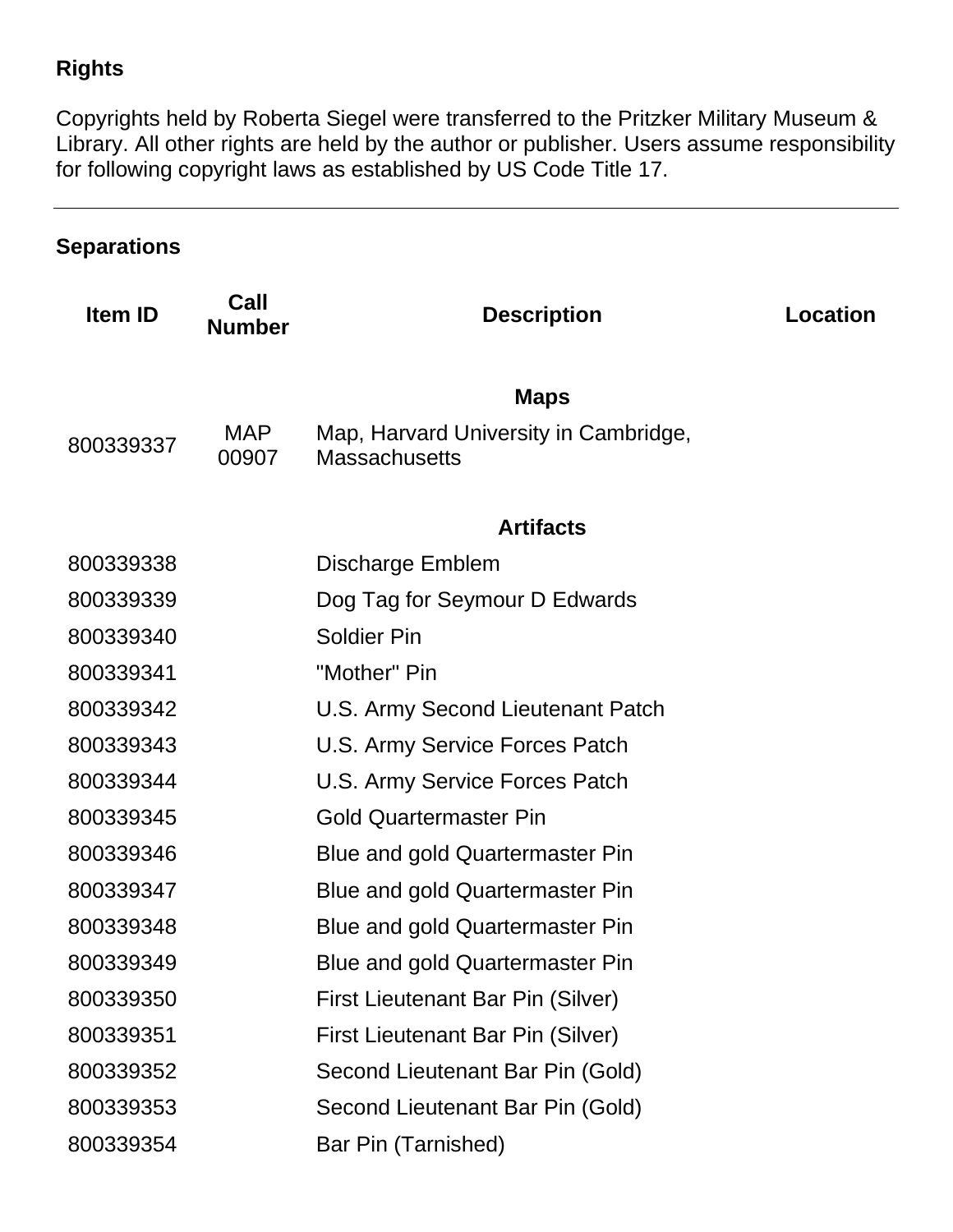| 800339355 | Bar Pin (Tarnished)                       |
|-----------|-------------------------------------------|
| 800339356 | Bar Pin (Tarnished)                       |
| 800339357 | U.S. Army Corps of Engineers Castle Pin   |
| 800339358 | U.S. Army Corps of Engineers Castle Pin   |
| 800339359 | Maltese Cross Rifle Marksmanship Pin      |
| 800339360 | Asiatic Pacific Campaign Ribbon with star |
| 800339361 | U.S. Army Corps of Engineers, 738, Guidon |
| 800339362 | Asiatic Pacific Campaign Medal            |
| 800339363 | Asiatic Pacific Campaign Ribbon           |
| 800339364 | World War II Victory Medal                |
| 800339365 | World War II Victory Ribbon               |
| 800339366 | American Campaign Medal                   |
| 800339367 | American Campaign Ribbon                  |
| 800339368 | Discharge Pin                             |

# **Photographs**

| 800339369 | PHOTO<br>05239        | Photograph of Seymour Edwards, 1919                                |
|-----------|-----------------------|--------------------------------------------------------------------|
| 800339370 | <b>PHOTO</b><br>05240 | Photograph of Seymour Edwards on a horse,<br>mounted on card stock |
| 800339371 | <b>PHOTO</b><br>05241 | Colorized photograph of Seymour Edwards on<br>a horse              |
| 800339372 | <b>PHOTO</b><br>05242 | Photograph of Seymour Edwards as a child,<br>naked, 1922           |
| 800339373 | <b>PHOTO</b><br>05243 | Photograph of Seymour Edwards in swimsuit<br>with girl, 1922       |
| 800339374 | <b>PHOTO</b><br>05244 | Photograph of Seymour Edwards in swimsuit<br>with girl, 1922       |
| 800339375 | PHOTO<br>05245        | Photograph of Seymour Edwards, 1924                                |
| 800339376 | <b>PHOTO</b><br>05246 | Photograph of Seymour Edwards and boy,<br>1924                     |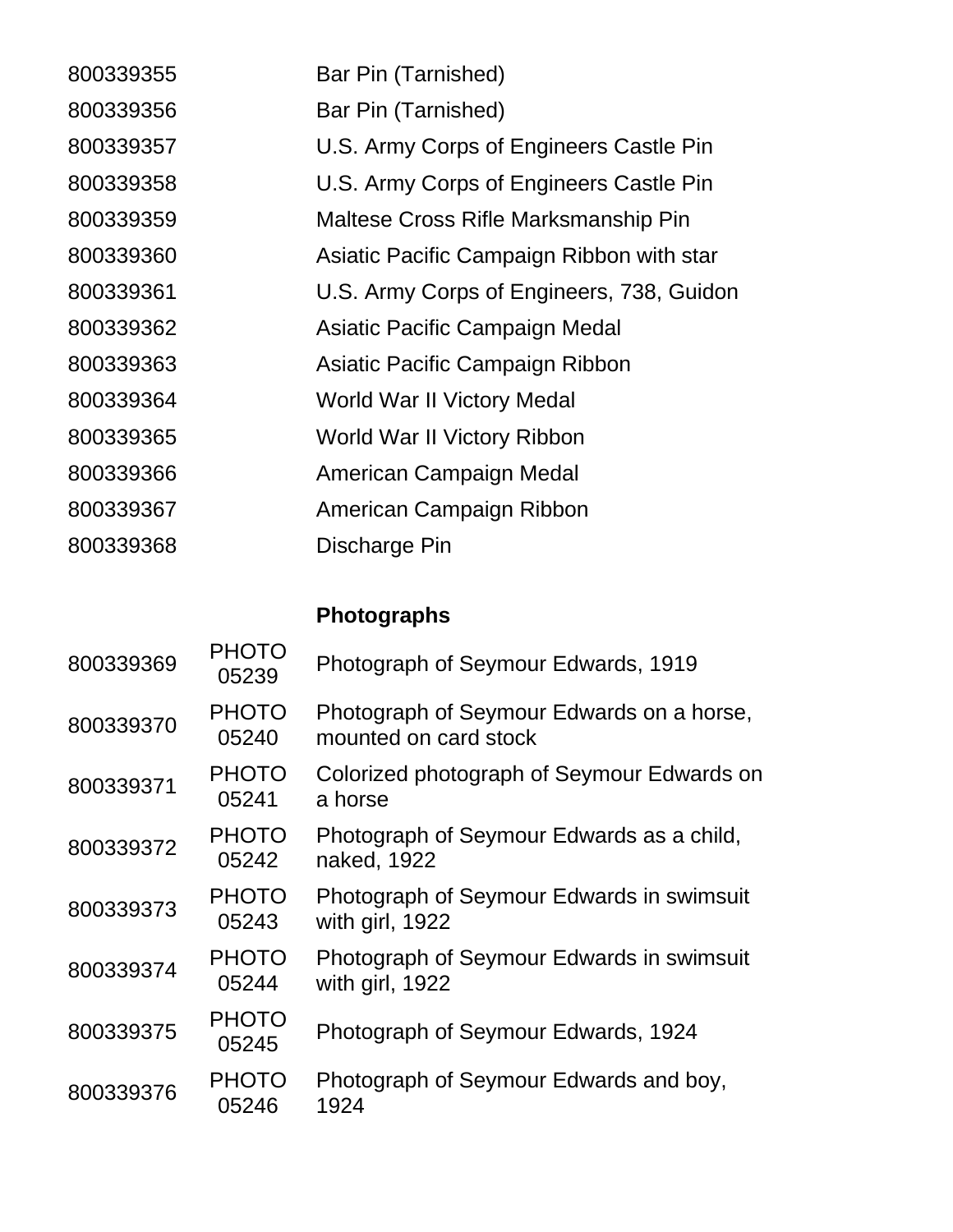| 800339377 | <b>PHOTO</b><br>05247 | Photograph of Seymour Edwards and man,<br>1924                                          |
|-----------|-----------------------|-----------------------------------------------------------------------------------------|
| 800339378 | <b>PHOTO</b><br>05248 | Photograph of Seymour Edwards and couple,<br>1924                                       |
| 800339379 | <b>PHOTO</b><br>05249 | Photograph of Seymour Edwards with cut and<br>pasted photo of woman and [Seymour], 1925 |
| 800339380 | <b>PHOTO</b><br>05250 | Photograph of Seymour Edwards in front of<br>car, 1926                                  |
| 800339381 | <b>PHOTO</b><br>05251 | Photograph of Seymour Edwards in bomber<br>jacket, 1926                                 |
| 800339382 | <b>PHOTO</b><br>05252 | Photograph of Seymour Edwards in snow, on<br>cardstock, 1926                            |
| 800339383 | <b>PHOTO</b><br>05253 | Photograph of Seymour Edwards in forest,<br>1926[?]                                     |
| 800339384 | <b>PHOTO</b><br>05254 | Photograph of Seymour Edwards in costume,<br>blurry, 1927                               |
| 800339385 | <b>PHOTO</b><br>05255 | Photograph of Seymour Edwards dressed as a<br>pirate, 1929                              |
| 800339386 | <b>PHOTO</b><br>05256 | Photograph of Seymour Edwards dressed as a<br>pirate, 1929                              |
| 800339387 | <b>PHOTO</b><br>05257 | Photograph of Seymour Edwards in front of<br>garage, 1932                               |
| 800339388 | <b>PHOTO</b><br>05258 | Photograph of Seymour Edwards playing<br>baseball, 1934                                 |
| 800339389 | <b>PHOTO</b><br>05259 | Daguerreotype photograph of Seymour<br>Edwards, 1934                                    |
| 800339390 | <b>PHOTO</b><br>05260 | Photograph of Seymour Edwards with woman,<br>1939                                       |
| 800339391 | <b>PHOTO</b><br>05261 | Photograph of two women, 1939                                                           |
| 800339392 | <b>PHOTO</b><br>05262 | Photograph of Seymour Edwards with woman<br>and young boy in snow, January, 1941        |
| 800339393 | <b>PHOTO</b><br>05263 | Photograph of Seymour Edwards with young<br>boy, February, 1941                         |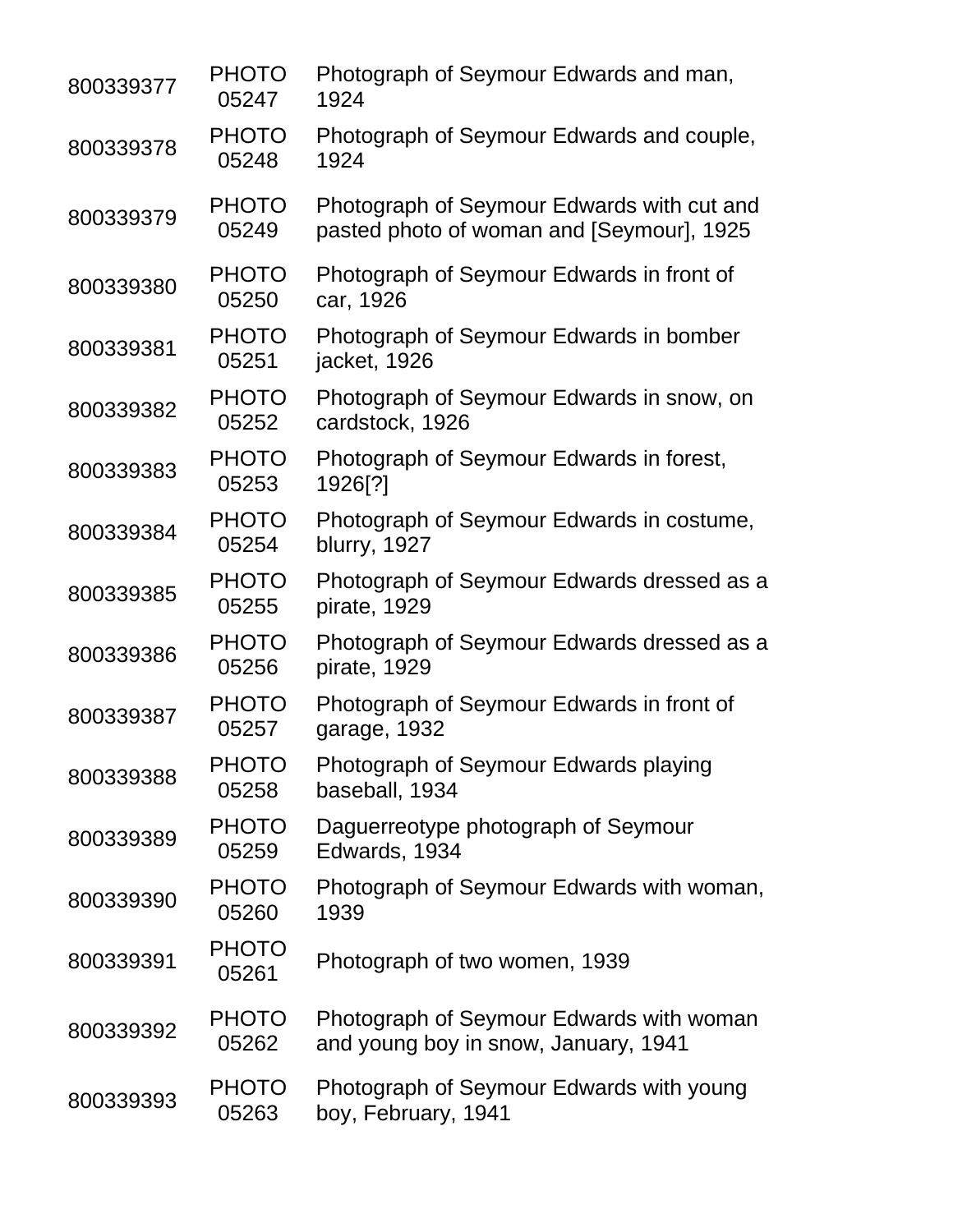| 800339394 | <b>PHOTO</b><br>05264 | Photograph of Seymour Edwards with books,<br>May, 1941                                                       |
|-----------|-----------------------|--------------------------------------------------------------------------------------------------------------|
| 800339395 | <b>PHOTO</b><br>05265 | Photograph of Seymour Edwards with books,<br>[May, 1941]                                                     |
| 800339396 | <b>PHOTO</b><br>05266 | Photograph of Seymour Edwards in<br>graduation regalia, with young boy in uniform,<br>06/10/1941             |
| 800339397 | <b>PHOTO</b><br>05267 | Photograph of Seymour Edwards in<br>graduation regalia, with [parents?], 06/10/1941                          |
| 800339398 | <b>PHOTO</b><br>05268 | Photograph of Seymour Edwards in<br>graduation regalia, with two men and young<br>boy, 06/10/1941            |
| 800339399 | <b>PHOTO</b><br>05269 | Photograph of Seymour Edwards in<br>graduation regalia with three women, one<br>man, and one boy, 06/10/1941 |
| 800339400 | <b>PHOTO</b><br>05270 | Photograph of Seymour Edwards in<br>graduation regalia, cap and gown, June, 1941                             |
| 800339401 | <b>PHOTO</b><br>05271 | Photograph of Seymour Edwards in<br>graduation regalia, cap and gown, [June,<br>1941], small                 |
| 800339402 | <b>PHOTO</b><br>05272 | Photograph of Seymour Edwards in<br>graduation regalia, cap and gown, [June,<br>1941], large                 |
| 800339403 | <b>PHOTO</b><br>05273 | Photograph of Seymour Edwards facing<br>sideways in uniform, October, 1942                                   |
| 800339404 | <b>PHOTO</b><br>05274 | Photograph of Seymour Edwards facing<br>sideways in gas mask, October, 1942                                  |
| 800339405 | <b>PHOTO</b><br>05275 | Photograph of Seymour Edwards with foot on<br>wall, October, 1942                                            |
| 800339406 | <b>PHOTO</b><br>05276 | Photograph of Seymour Edwards in uniform<br>with helmet, October, 1942                                       |
| 800339407 | <b>PHOTO</b><br>05277 | Photograph of Seymour Edwards facing<br>sideways in helmet, October, 1942                                    |
| 800339408 | <b>PHOTO</b><br>05278 | Photograph of Seymour Edwards standing at<br>attention in uniform, October, 1942                             |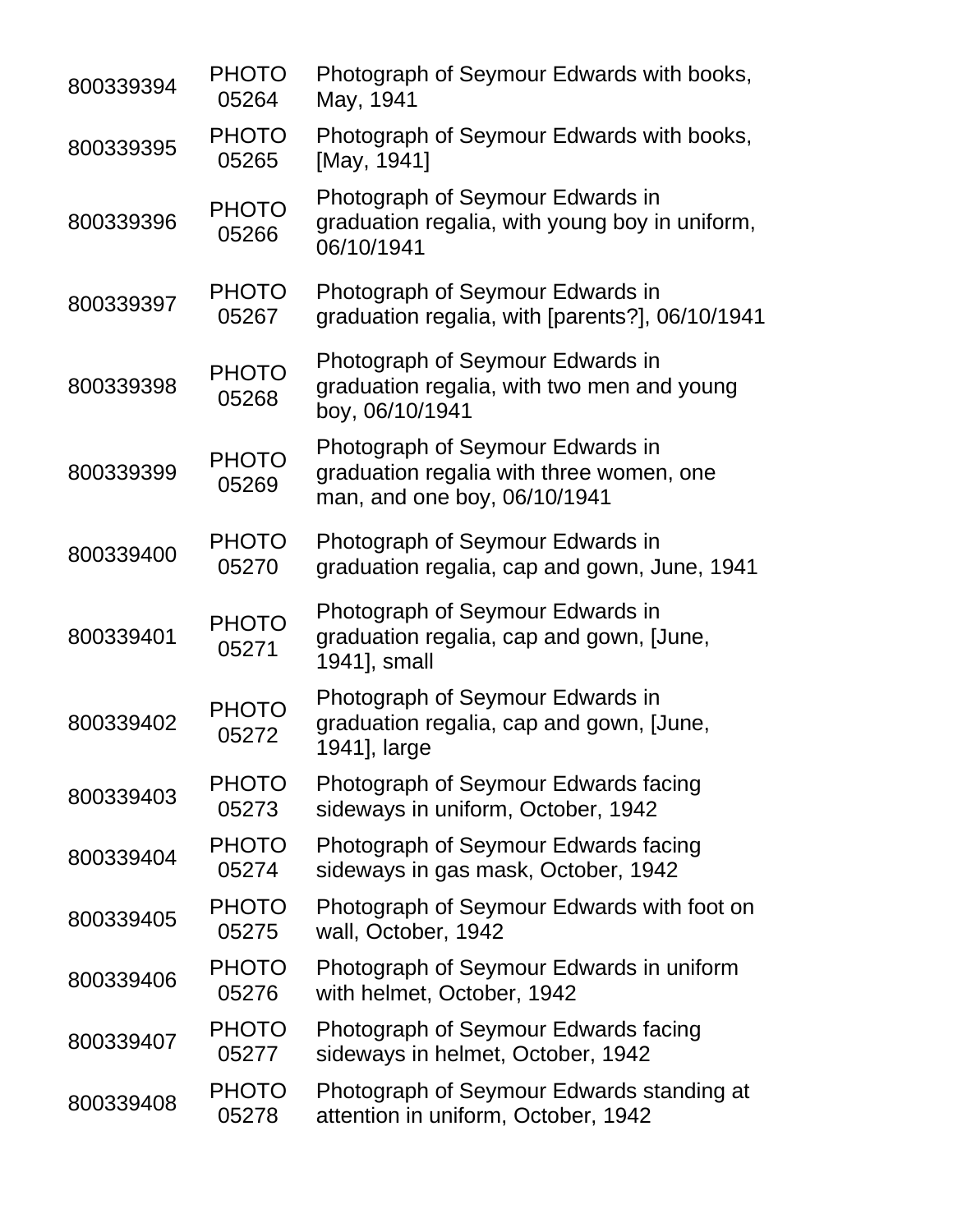| 800339409 | <b>PHOTO</b><br>05279 | Photograph of Seymour Edwards holding pack<br>and helmet, in uniform, October, 1942                                       |
|-----------|-----------------------|---------------------------------------------------------------------------------------------------------------------------|
| 800339410 | <b>PHOTO</b><br>05280 | Photograph of Seymour Edwards holding pack<br>and helmet, w/o hat or glasses, October, 1942                               |
| 800339411 | <b>PHOTO</b><br>05281 | Photograph of Seymour Edwards pointing to<br>medal, October, 1942                                                         |
| 800339412 | <b>PHOTO</b><br>05282 | Photograph of Seymour Edwards holding gas<br>mask, with helmet on, October, 1942                                          |
| 800339413 | <b>PHOTO</b><br>05283 | Photograph of Seymour Edwards sitting on top<br>of wooden structure, October, 1942                                        |
| 800339414 | <b>PHOTO</b><br>05284 | Photograph of Seymour Edwards holding belt,<br>October, 1942                                                              |
| 800339415 | <b>PHOTO</b><br>05285 | Photograph of Seymour Edwards, kneeling<br>and smiling, October, 1942                                                     |
| 800339416 | <b>PHOTO</b><br>05286 | Photograph of Seymour Edwards in the snow,<br>foot on wooden structure, November, 1942                                    |
| 800339417 | <b>PHOTO</b><br>05287 | Photograph of Seymour Edwards standing at<br>parade rest, in snow, November, 1942                                         |
| 800339418 | <b>PHOTO</b><br>05288 | Photograph of Seymour Edwards, hands on<br>hips and wearing knit cap, November, 1942                                      |
| 800339419 | <b>PHOTO</b><br>05289 | Photograph of Seymour Edwards, hands in<br>pockets with knit cap, November, 1942                                          |
| 800339420 | <b>PHOTO</b><br>05290 | Photograph of Seymour Edwards, leaning on<br>door with sign reading "Sand for incendiary<br>fires inside", November, 1942 |
| 800339421 | <b>PHOTO</b><br>05291 | Photograph of Seymour Edwards, leaning on<br>garbage bin, December, 1942                                                  |
| 800339422 | <b>PHOTO</b><br>05292 | Photograph of Seymour Edwards, arms<br>crossed, in uniform, December, 1942                                                |
| 800339423 | <b>PHOTO</b><br>05293 | N/a                                                                                                                       |
| 800339424 | <b>PHOTO</b><br>05294 | Photograph of Seymour Edwards, arms<br>crossed, in uniform, in front of garbage bins,<br>December, 1942                   |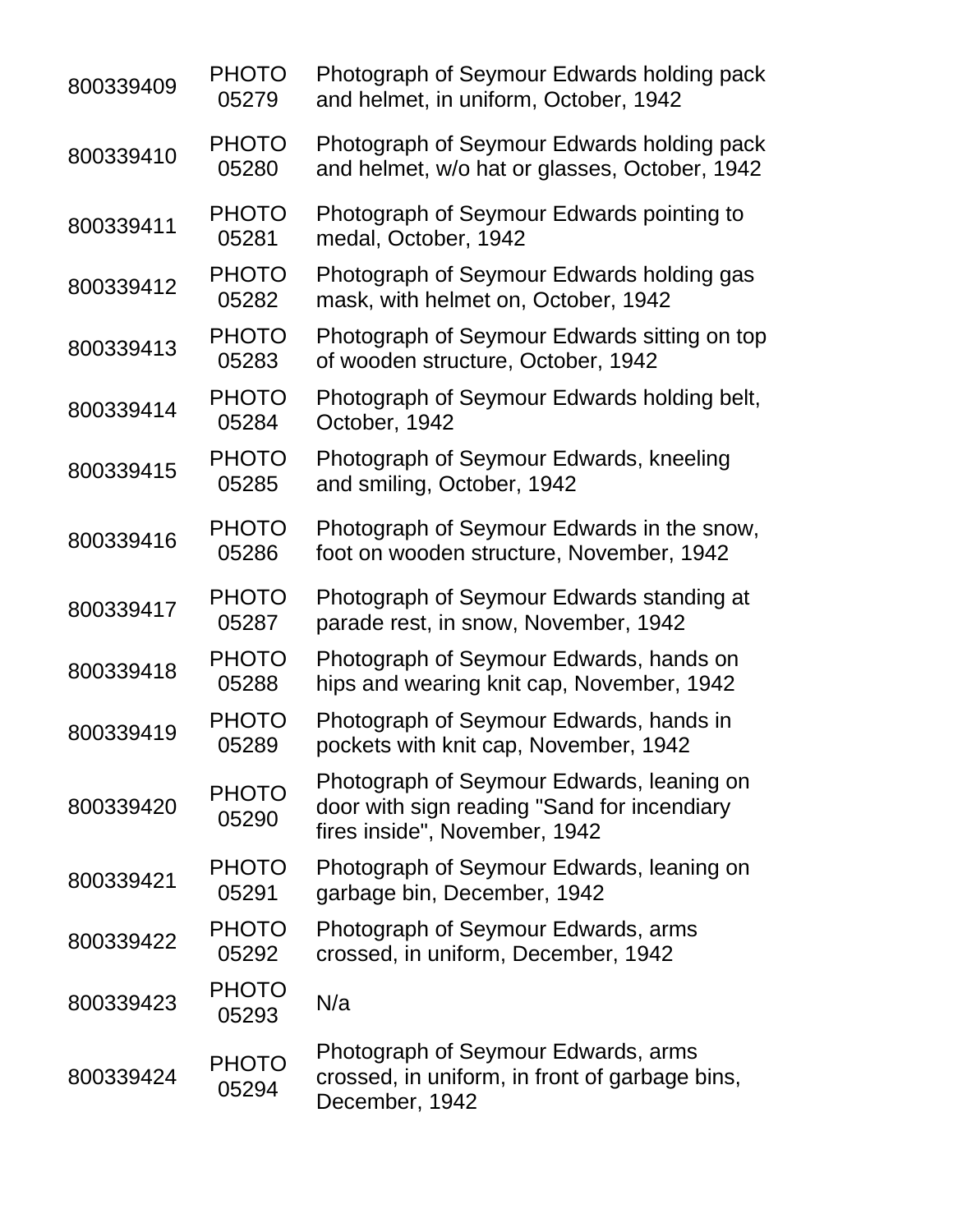| 800339425 | <b>PHOTO</b><br>05295 | Photograph of Seymour Edwards and soldier,<br>December, 1942                                                                                                                                                     |
|-----------|-----------------------|------------------------------------------------------------------------------------------------------------------------------------------------------------------------------------------------------------------|
| 800339426 | <b>PHOTO</b><br>05296 | Photograph of Seymour Edwards holding coat,<br>December, 1942                                                                                                                                                    |
| 800339427 | <b>PHOTO</b><br>05297 | Photograph of Seymour Edwards sitting on<br>wooden structure outside barracks, December,<br>1942                                                                                                                 |
| 800339428 | <b>PHOTO</b><br>05298 | Photograph of Seymour Edwards standing in<br>front of sign reading "2nd QM School"<br>Regiment", December, 1942                                                                                                  |
| 800339429 | <b>PHOTO</b><br>05299 | Photograph of Seymour Edwards standing in<br>front of billboard reading "World News Today",<br>December, 1942                                                                                                    |
| 800339430 | <b>PHOTO</b><br>05300 | Photograph of Seymour Edwards leaning on<br>notice board, December, 1942                                                                                                                                         |
| 800339431 | <b>PHOTO</b><br>05301 | Photograph of Seymour Edwards in coat,<br>Camp Lee, VA, January, 1943                                                                                                                                            |
| 800339432 | <b>PHOTO</b><br>05302 | Photograph of Seymour Edwards with group of<br>soldiers, kneeling first row, Camp Lee, VA,<br>January, 1943                                                                                                      |
| 800339433 | <b>PHOTO</b><br>05303 | Photograph of Seymour Edwards standing at<br>parade rest in uniform, Camp Lee, VA,<br>January, 1943                                                                                                              |
| 800339434 | <b>PHOTO</b><br>05304 | Photograph of Seymour Edwards with soldier,<br>Camp Lee, VA, January, 1943                                                                                                                                       |
| 800339435 | <b>PHOTO</b><br>05305 | N/a                                                                                                                                                                                                              |
| 800339436 | <b>PHOTO</b><br>05306 | Photograph of Seymour Edwards in coat,<br>Camp Lee, VA, January, 1943                                                                                                                                            |
| 800339437 | <b>PHOTO</b><br>05307 | Photograph of Seymour Edwards in uniform,<br>with man in suit, April, 1943                                                                                                                                       |
| 800339438 | <b>PHOTO</b><br>05308 | Photograph of Seymour Edwards in uniform<br>leaning on gravestone reading "These guns<br>were used by the Continental Army in the<br>Siege of Boston during the American<br>Revolution", Boston, MA, April, 1943 |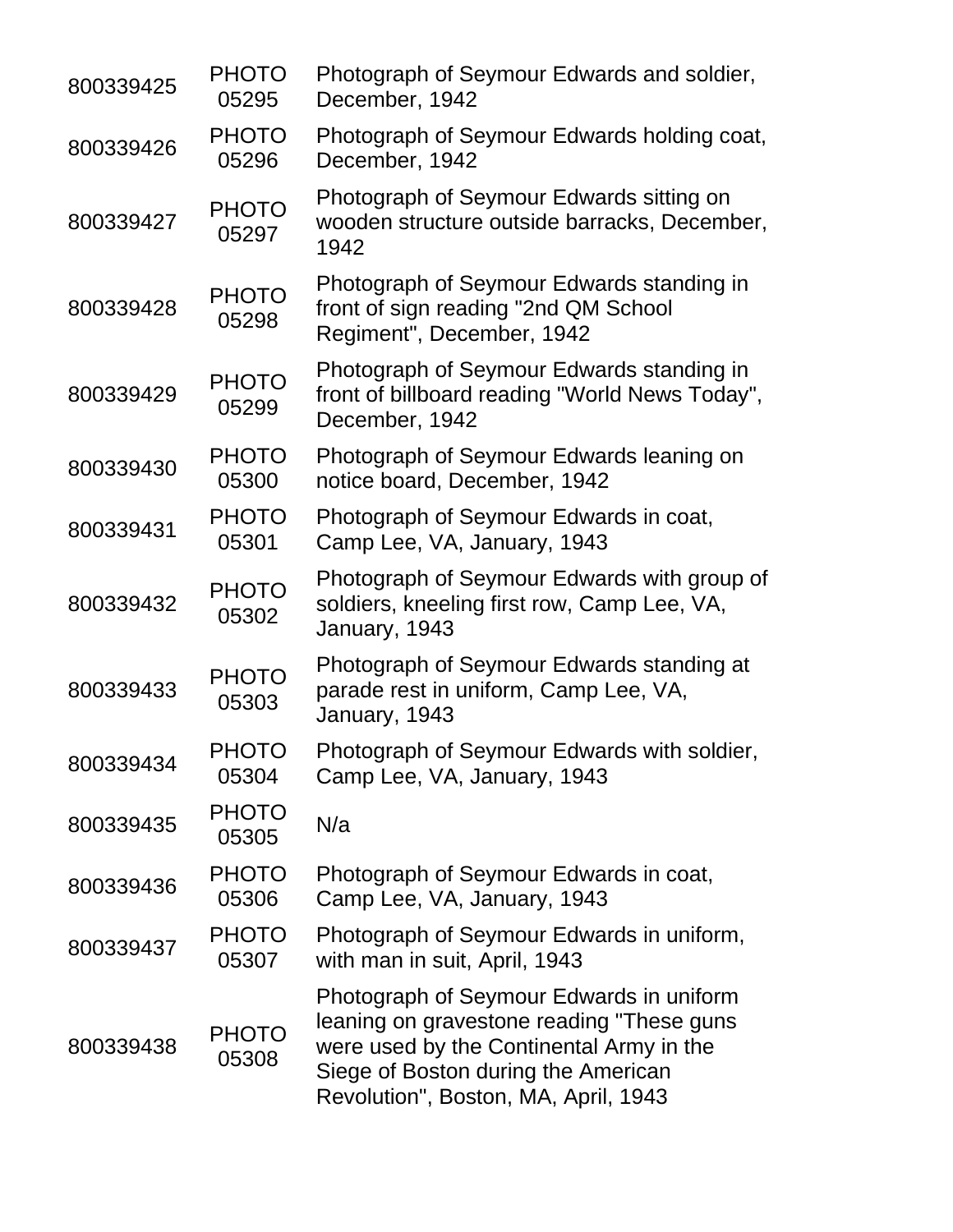| 800339439 | <b>PHOTO</b><br>05309 | Photograph of Seymour Edwards in uniform,<br>with two women in coats, man in a suit, and<br>child in a coat, April, 1943 |
|-----------|-----------------------|--------------------------------------------------------------------------------------------------------------------------|
| 800339440 | <b>PHOTO</b><br>05310 | Photograph of Seymour Edwards, "Coast<br>Guard Pass Photo", July, 1943                                                   |
| 800339441 | <b>PHOTO</b><br>05311 | Photograph of Graduates from the Army<br>Suppy Officers Training School, Harvard<br>University, [July, 1943]             |
| 800339442 | <b>PHOTO</b><br>05312 | Photograph of Seymour Edwards in uniform,<br>NY, August, 1943                                                            |
| 800339443 | <b>PHOTO</b><br>05313 | Photograph of Seymour Edwards, standing at<br>attention in gas mask and helment, October,<br>1943                        |
| 800339444 | <b>PHOTO</b><br>05314 | Photograph, upward shot of Seymour<br>Edwards, hands on hip, wearing gas mask and<br>helmet, October, 1943               |
| 800339445 | <b>PHOTO</b><br>05315 | Photograph of Seymour Edwards from the<br>side, sitting, blurry, October, 1943                                           |
| 800339446 | <b>PHOTO</b><br>05316 | Photograph of Seymour Edwards in uniform,<br>thumbs in belt loop, October, 1943                                          |
| 800339447 | <b>PHOTO</b><br>05317 | Photograph of Seymour Edwards in bucket<br>hat, reading, October, 1943                                                   |
| 800339448 | <b>PHOTO</b><br>05318 | Photograph of Seymour Edwards in a bucket<br>hat with hands on hips, October, 1943                                       |
| 800339449 | <b>PHOTO</b><br>05319 | Photograph of Seymour Edwards with books,<br>opening a door, October, 1943                                               |
| 800339450 | <b>PHOTO</b><br>05320 | Photograph of Seymour Edwards leaning on a<br>door frame, October, 1943                                                  |
| 800339451 | <b>PHOTO</b><br>05321 | Photograph of Seymour Edwards under a sign<br>reading "Administration School", October,<br>1943                          |
| 800339452 | <b>PHOTO</b><br>05322 | Photograph of Seymour Edwards sitting on<br>wooden structure, October, 1943                                              |
| 800339453 | <b>PHOTO</b><br>05323 | Photograph of Seymour Edwards sitting on<br>ground, October, 1943                                                        |
|           |                       |                                                                                                                          |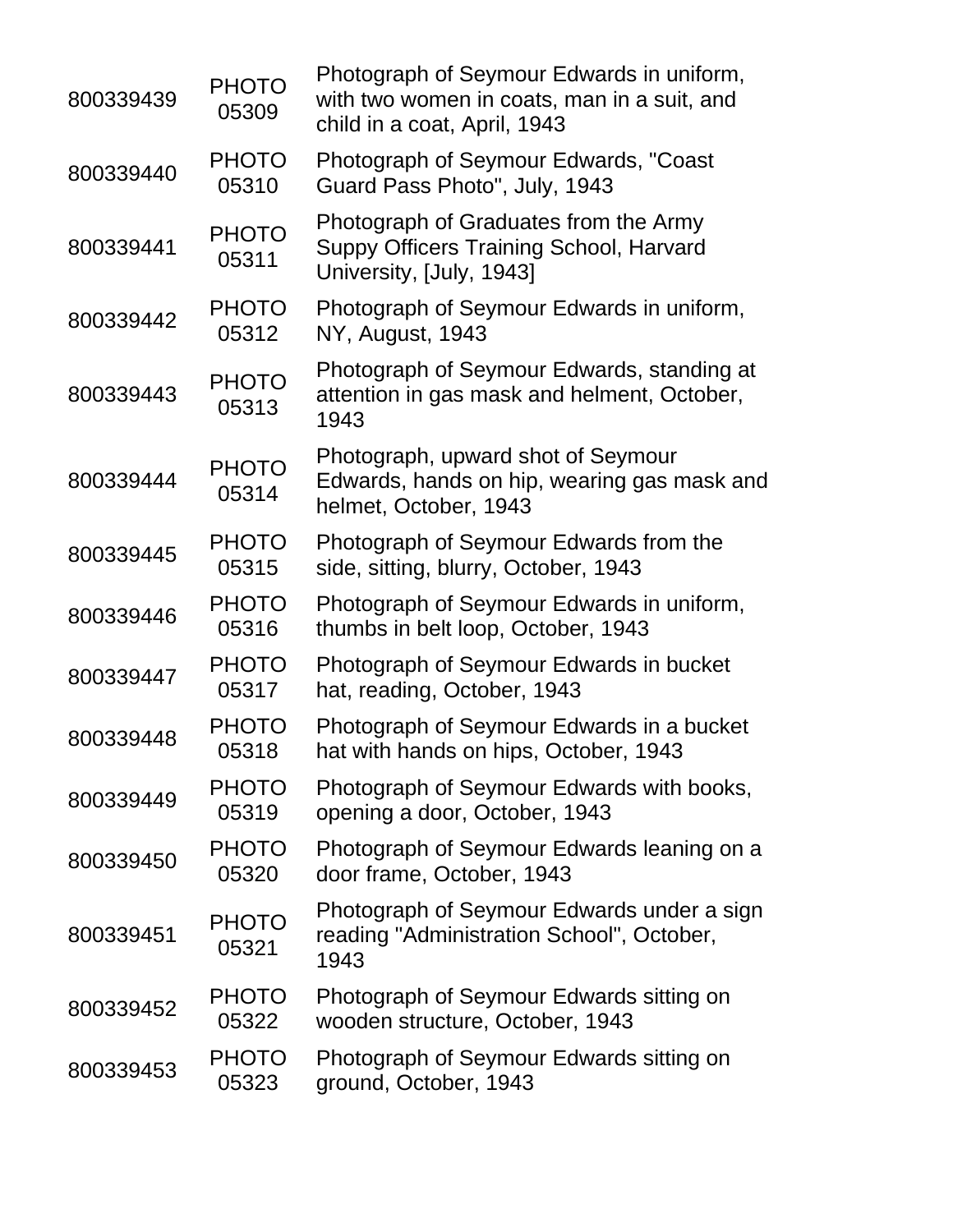| 800339454 | <b>PHOTO</b><br>05324 | Photograph of Seymour Edwards leaning on<br>wooden structure with soldiers, October, 1943             |
|-----------|-----------------------|-------------------------------------------------------------------------------------------------------|
| 800339455 | <b>PHOTO</b><br>05325 | Photograph of Seymour Edwards in uniform<br>with soldiers at Camp Ellis, III., March, 1944            |
| 800339456 | <b>PHOTO</b><br>05326 | Photograph of 738th Engineer Base Depot<br>Company, [06/06/1944]                                      |
| 800339457 | <b>PHOTO</b><br>05327 | Photograph of 738th Engineer Base Depot<br>Company, [06/06/1944], copy                                |
| 800339458 | <b>PHOTO</b><br>05328 | Photograph of 738th Engineer Base Depot,<br>large, 06/06/1944                                         |
| 800339459 | <b>PHOTO</b><br>05329 | Photograph of 738th Engineer Base Depot,<br>large, 06/06/1944, copy                                   |
| 800339460 | <b>PHOTO</b><br>05330 | Photograph of 738th Engineer Base Depot,<br>large, 06/06/1944, copy                                   |
| 800339461 | <b>PHOTO</b><br>05331 | Photograph of 738th Engineer Base Depot,<br>large, 06/06/1944, copy                                   |
| 800339462 | <b>PHOTO</b><br>05332 | Photograph of 738th Engineer Base Depot,<br>large, 06/06/1944, copy                                   |
| 800339463 | <b>PHOTO</b><br>05333 | Photograph of woman in uniform, U.S. Marine<br>Corps pin on cap, June, 1944                           |
| 800339464 | <b>PHOTO</b><br>05334 | Photograph of woman in uniform, October,<br>1944                                                      |
| 800339465 | <b>PHOTO</b><br>05335 | Photograph of Seymour Edwards and men<br>[soldiers], Base A, New Guinea, December,<br>1944            |
| 800339466 | <b>PHOTO</b><br>05336 | Photograph of Seymour Edwards with soldier,<br>machine gun magazine around neck, [1944]               |
| 800339467 | <b>PHOTO</b><br>05337 | Photograph of Seymour Edwards with soldier,<br>machine gun magazine around neck, [1944]               |
| 800339468 | <b>PHOTO</b><br>05338 | Photograph of Seymour Edwards with soldier,<br>machine gun magazine around neck, behind<br>gun [1944] |
| 800339469 | <b>PHOTO</b><br>05339 | Photograph of Seymour Edwards shirtless,<br>New Guinea, February, 1945                                |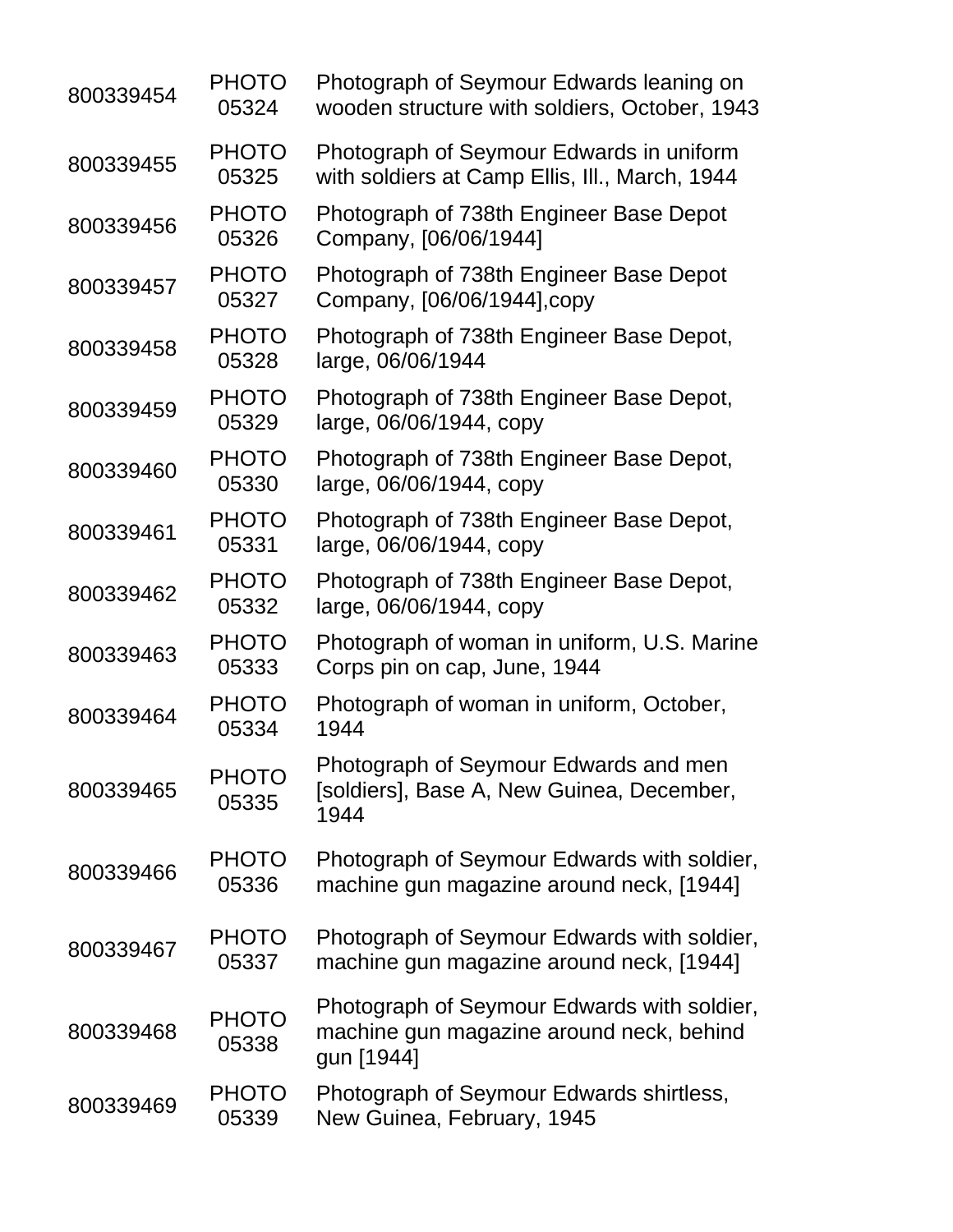| 800339470 | <b>PHOTO</b><br>05340 | Photograph of Seymour Edwards in uniform<br>leaning on truck, New Guinea, February, 1945      |
|-----------|-----------------------|-----------------------------------------------------------------------------------------------|
| 800339471 | <b>PHOTO</b><br>05341 | Photograph of Seymour Edwards shirtless,<br>New Guinea, February, 1945                        |
| 800339472 | <b>PHOTO</b><br>05342 | Photograph of Seymour Edwards leaning on<br>Base Depot Co sign, New Guinea, February,<br>1945 |
| 800339473 | <b>PHOTO</b><br>05343 | Photograph of Seymour Edwards sitting<br>shirtless, New Guinea, February, 1945                |
| 800339474 | <b>PHOTO</b><br>05344 | Photograph of Seymour Edwards in front of<br>Burlap Club, New Guinea, March, 1945             |
| 800339475 | <b>PHOTO</b><br>05345 | Photograph of Seymour Edwards in uniform,<br>New Guinea, March, 1945                          |
| 800339476 | <b>PHOTO</b><br>05346 | Photograph of Seymour Edwards in uniform,<br>New Guinea, March, 1945                          |
| 800339477 | <b>PHOTO</b><br>05347 | Photograph of Seymour Edwards with a<br>Captain, March, 1945                                  |
| 800339478 | <b>PHOTO</b><br>05348 | Photograph of Seymour Edwards with two<br>Sargeants, New Guinea, March, 1945                  |
| 800339479 | <b>PHOTO</b><br>05349 | Photograph of Seymour Edwards sitting in<br>truck, New Guinea, March, 1945                    |
| 800339480 | <b>PHOTO</b><br>05350 | Photograph of Seymour Edwards shirtless,<br>New Guinea, March, 1945                           |
| 800339481 | <b>PHOTO</b><br>05351 | Photograph of Seymour Edwards in<br>sunglasses, New Guinea, April, 1945                       |
| 800339482 | <b>PHOTO</b><br>05352 | Photograph of Seymour Edwards and soldier,<br>January, 1946                                   |
| 800339483 | <b>PHOTO</b><br>05353 | Photograph of Seymour Edwards sitting on<br>fountain, January, 1946                           |
| 800339484 | <b>PHOTO</b><br>05354 | Photograph of Seymour Edwards and soldier,<br>January, 1946                                   |
| 800339485 | <b>PHOTO</b><br>05355 | Photograph of Seymour Edwards shirtless,<br>sitting in chair, January, 1946                   |
| 800339486 | <b>PHOTO</b><br>05356 | Photograph of Seymour Edwards in uniform,<br>January, 1946                                    |
|           |                       |                                                                                               |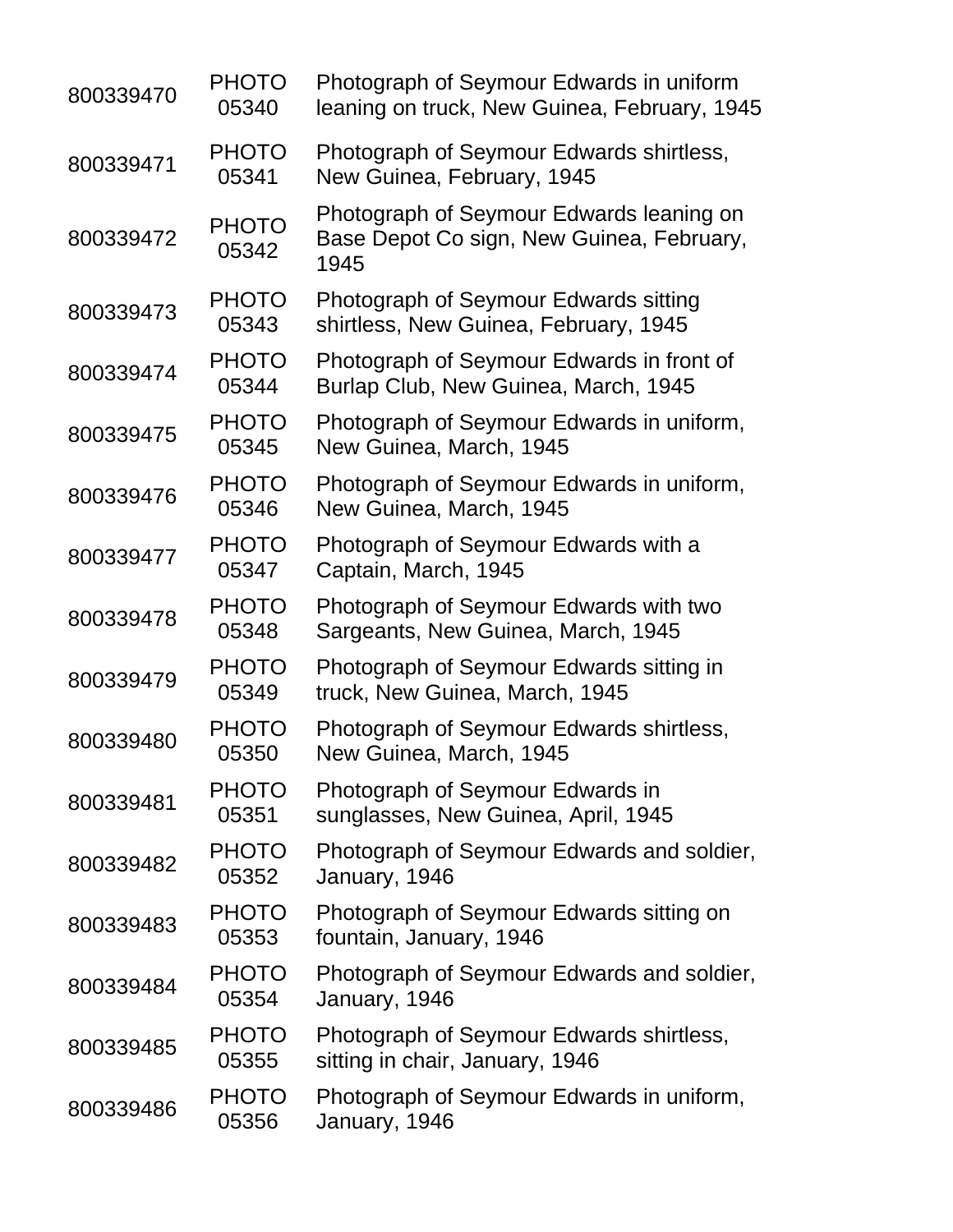| 800339487 | <b>PHOTO</b><br>05357 | Photograph of Seymour Edwards in uniform,<br>February, 1946                                    |
|-----------|-----------------------|------------------------------------------------------------------------------------------------|
| 800339488 | <b>PHOTO</b><br>05358 | Photograph of Seymour Edwards and two<br>soldiers, February, 1946                              |
| 800339489 | <b>PHOTO</b><br>05359 | Photograph of Seymour Edwards, April, 1947                                                     |
| 800339490 | <b>PHOTO</b><br>05360 | Photograph of Seymour Edwards shirtless,<br>1948                                               |
| 800339491 | <b>PHOTO</b><br>05361 | School class photograph with Seymour<br><b>Edwards</b>                                         |
| 800339492 | <b>PHOTO</b><br>05362 | Photograph of Seymour Edwards in suit                                                          |
| 800339493 | <b>PHOTO</b><br>05363 | Photograph of Seymour Edwards kneeling, in<br>uniform                                          |
| 800339494 | <b>PHOTO</b><br>05364 | Photograph of Seymour Edwards leaning<br>against sign labeled "340"                            |
| 800339495 | <b>PHOTO</b><br>05365 | Photograph of Seymour Edwards leaning<br>against sign labeled "340"                            |
| 800339496 | <b>PHOTO</b><br>05366 | Photograph of Seymour Edwards standing at<br>attention, in uniform, in front of the "340" sign |
| 800339497 | <b>PHOTO</b><br>05367 | Photograph of Seymour Edwards standing at<br>attention, in uniform, in front of the "340" sign |
| 800339498 | <b>PHOTO</b><br>05368 | Photograph of Seymour Edwards with pack, in<br>front of "340" sign                             |
| 800339499 | <b>PHOTO</b><br>05369 | Photograph of Seymour Edwards with pack, in<br>front of "340" sign, copy                       |
| 800339500 | <b>PHOTO</b><br>05370 | Photograph of Seymour Edwards standing at<br>attention in front of "340" sign                  |
| 800339501 | <b>PHOTO</b><br>05371 | Photograph of Seymour Edwards standing at<br>attention in front of "340" sign, copy            |
| 800339502 | <b>PHOTO</b><br>05372 | Photograph of Seymour Edwards standing at<br>parade rest in front of "340" sign                |
| 800339503 | <b>PHOTO</b><br>05373 | Photograph of Seymour Edwards sitting with<br>bucket hat                                       |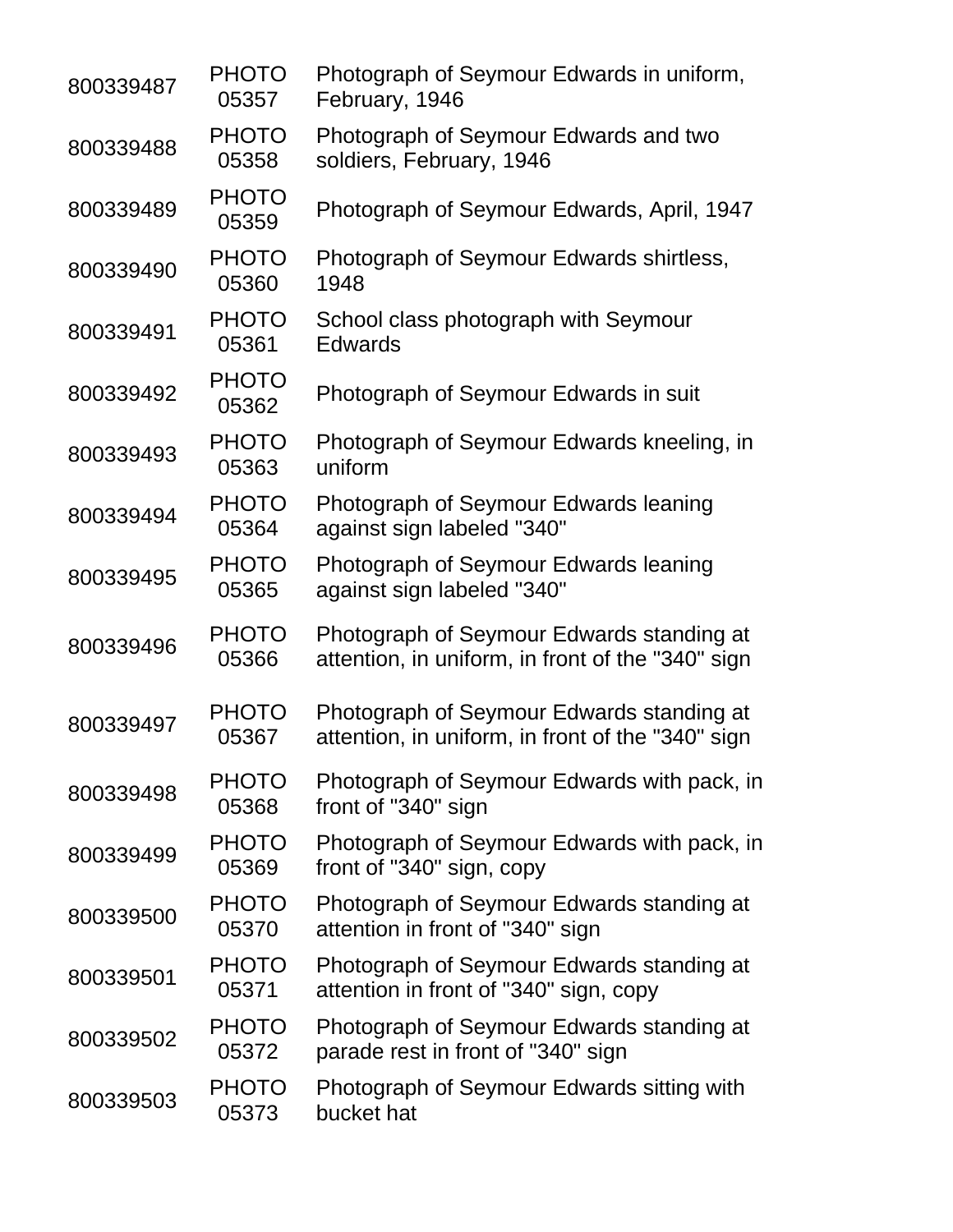| 800339504 | <b>PHOTO</b><br>05374 | Photograph of Seymour Edwards with foot on<br>wood pile                              |
|-----------|-----------------------|--------------------------------------------------------------------------------------|
| 800339505 | <b>PHOTO</b><br>05375 | Photograph of Seymour Edwards with foot on<br>wood pile, copy                        |
| 800339506 | <b>PHOTO</b><br>05376 | Photograph of Seymour Edwards sitting on<br>wood pile                                |
| 800339507 | <b>PHOTO</b><br>05377 | Photograph of Seymour Edwards with pack,<br>leaning on tree                          |
| 800339508 | <b>PHOTO</b><br>05378 | Photograph of Seymour Edwards with pack,<br>leaning on tree, copy                    |
| 800339509 | <b>PHOTO</b><br>05379 | Photograph of Seymour Edwards saluting                                               |
| 800339510 | <b>PHOTO</b><br>05380 | Photograph of Seymour Edwards sitting on<br>wood pile, in uniform                    |
| 800339511 | <b>PHOTO</b><br>05381 | Photograph of Seymour Edwards sitting on<br>wood pile, in uniform, copy              |
| 800339512 | <b>PHOTO</b><br>05382 | Photograph of Seymour Edwards standing at<br>parade rest, in uniform                 |
| 800339513 | <b>PHOTO</b><br>05383 | Photograph of Seymour Edwards standing at<br>parade rest, in uniform, copy           |
| 800339514 | <b>PHOTO</b><br>05384 | Photograph of Seymour Edwards standing at<br>parade rest, with tucked in pants       |
| 800339515 | <b>PHOTO</b><br>05385 | Photograph of Seymour Edwards standing at<br>parade rest, with tucked in pants, copy |
| 800339516 | <b>PHOTO</b><br>05386 | Photograph of Seymour Edwards standing at<br>attention, in full uniform              |
| 800339517 | <b>PHOTO</b><br>05387 | Photograph of Seymour Edwards standing at<br>attention, in full uniform, copy        |
| 800339518 | <b>PHOTO</b><br>05388 | Photograph of Seymour Edwards facing<br>sideways in uniform                          |
| 800339519 | <b>PHOTO</b><br>05389 | Photograph of Seymour Edwards facing<br>sideways in uniform, copy                    |
| 800339520 | <b>PHOTO</b><br>05390 | Photograph of woman weaving                                                          |
| 800339521 | <b>PHOTO</b><br>05391 | Photograph of Seymour Edwards on stairs                                              |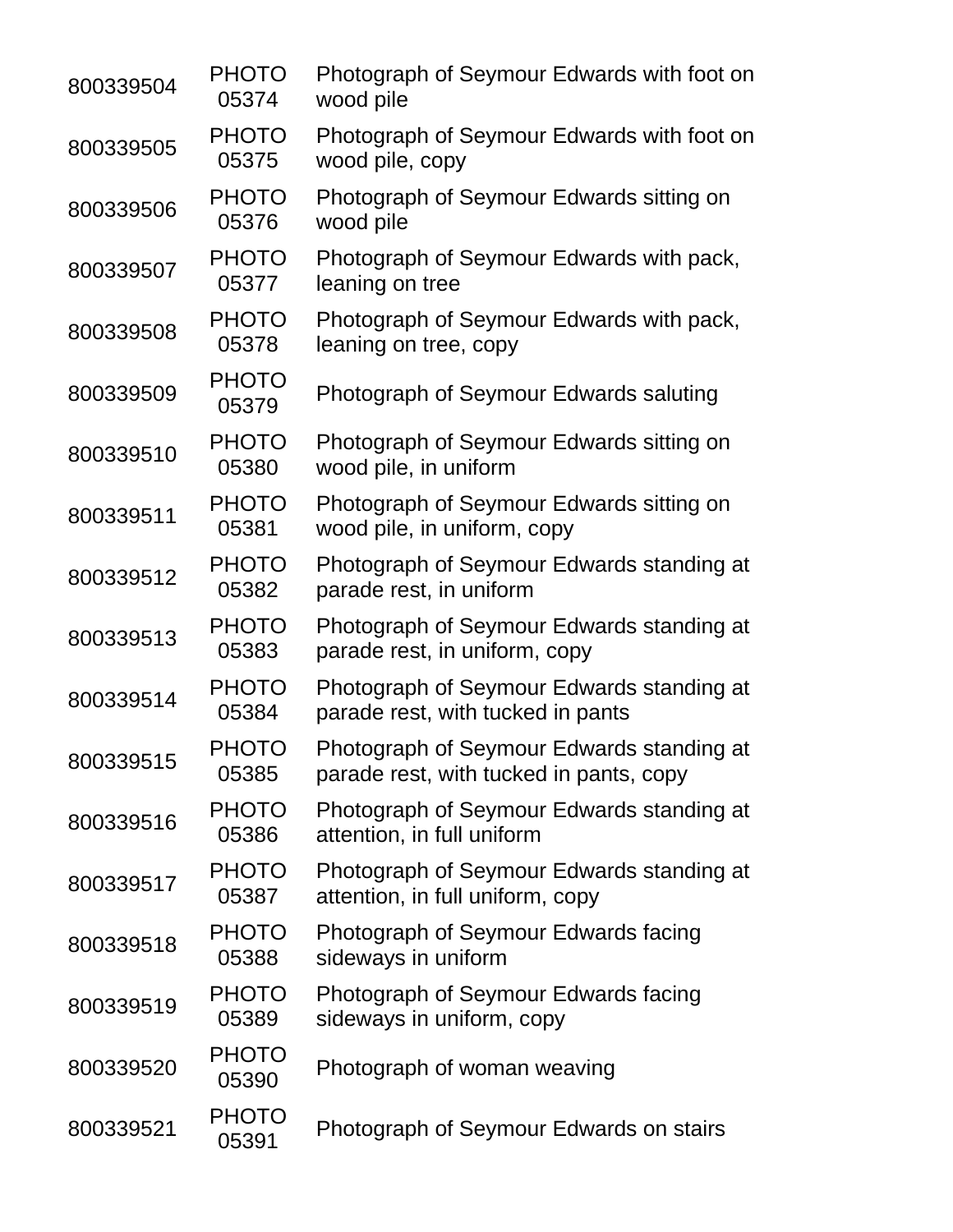| 800339522 | <b>PHOTO</b><br>05392 | Photograph of woman working                                                                |
|-----------|-----------------------|--------------------------------------------------------------------------------------------|
| 800339523 | <b>PHOTO</b><br>05393 | Photograph of garden with soldiers                                                         |
| 800339524 | <b>PHOTO</b><br>05394 | Photograph of house surrounded by trees                                                    |
| 800339525 | <b>PHOTO</b><br>05395 | Photograph of women weaving                                                                |
| 800339526 | <b>PHOTO</b><br>05396 | Photograph of Seymour Edwards outside the<br><b>Burlap Club, New Guinea</b>                |
| 800339527 | <b>PHOTO</b><br>05397 | Photograph of Seymour Edwards with 5<br>soldiers, kneeling front row                       |
| 800339528 | <b>PHOTO</b><br>05398 | Photograph of Seymour Edwards with 5<br>soldiers, kneeling front row, top of photo cut off |
| 800339529 | <b>PHOTO</b><br>05399 | Photograph of Seymour Edwards in uniform in<br>vard w/o glasses                            |
| 800339530 | <b>PHOTO</b><br>05400 | Photograph of Seymour Edwards in uniform in<br>yard w/ glasses, blurry                     |
| 800339531 | <b>PHOTO</b><br>05401 | Photograph of Seymour Edwards in uniform in<br>yard w/ glasses                             |
| 800339532 | <b>PHOTO</b><br>05402 | Photograph of Seymour Edwards kneeling in<br>uniform with Nathan Edwards in suit, blurry   |
| 800339533 | <b>PHOTO</b><br>05403 | Photograph of Seymour D Edwards                                                            |
| 800339534 | <b>PHOTO</b><br>05404 | Large printing of photograph of Seymour<br>Edwards in uniform, nd                          |
| 800339535 | <b>PHOTO</b><br>05405 | Large photograph of Seymour Edwards and<br>two women, nd                                   |
| 800339536 | <b>PHOTO</b><br>05406 | Large daguerrotype photograph of Seymour<br><b>Edwards</b>                                 |
| 800339537 | <b>PHOTO</b><br>05407 | Large photograph of Seymour Edwards in<br>graduation portrait                              |
| 800339538 | <b>PHOTO</b><br>05408 | Large photograph of Seymour Edwards in<br>graduation portrait                              |
| 800339539 | <b>PHOTO</b><br>05409 | Large photograph of Seymour Edwards in<br>uniform, with [parents?]                         |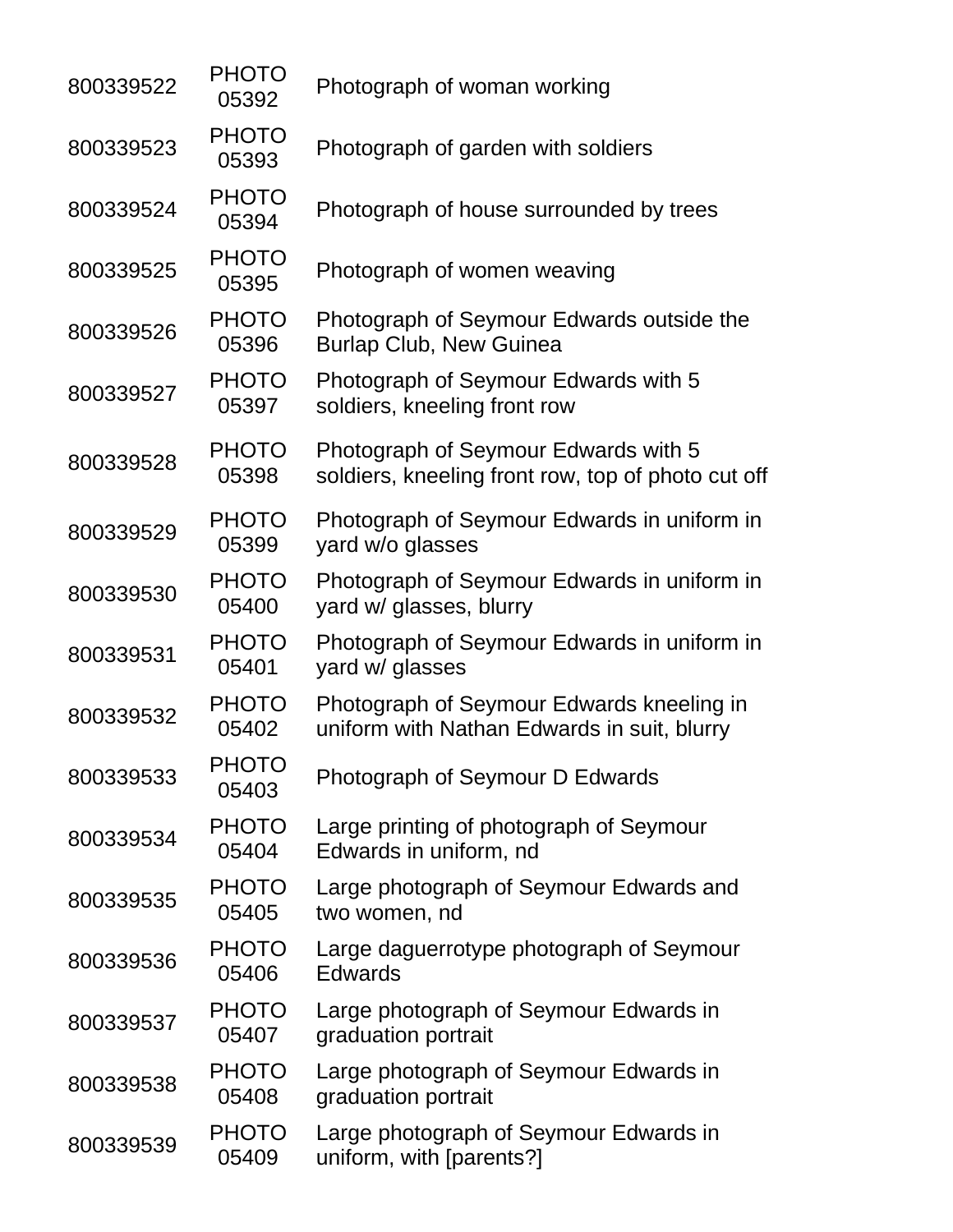# **Key Subjects**

This collection is indexed under the following headings in the Library's online catalog. Researchers interested in materials about related topics, persons, or places should search the catalog using these subject headings.

### **Names**

Edwards, Seymour D.

# **Subjects**

World War, 1939-1945 United States. Army—History—World War, 1939-1945

### **Container List**

|   | <b>Box Folder</b> | Item ID#  | Title                                                                           | <b>Dates</b> |
|---|-------------------|-----------|---------------------------------------------------------------------------------|--------------|
| 1 | $\mathbf 1$       |           | <b>Military Documents</b>                                                       | 1943 - 1947  |
|   |                   | 800339001 | Military document, "Honorable Discharge"<br>from The Army of the United States" | 3/2/1943     |
|   |                   |           | 800339002 Military document regarding a Temporary<br>Appointment                | 3/3/1943     |
|   |                   |           | 800339003 Military document regarding Special<br>Orders No 54                   | 3/3/1943     |
|   |                   | 800339004 | Military document regarding Special<br>Orders No 54, copy                       | 3/3/1943     |
|   |                   | 800339005 | Military document regarding Memorandum<br>No W350-53-43                         | 3/8/1943     |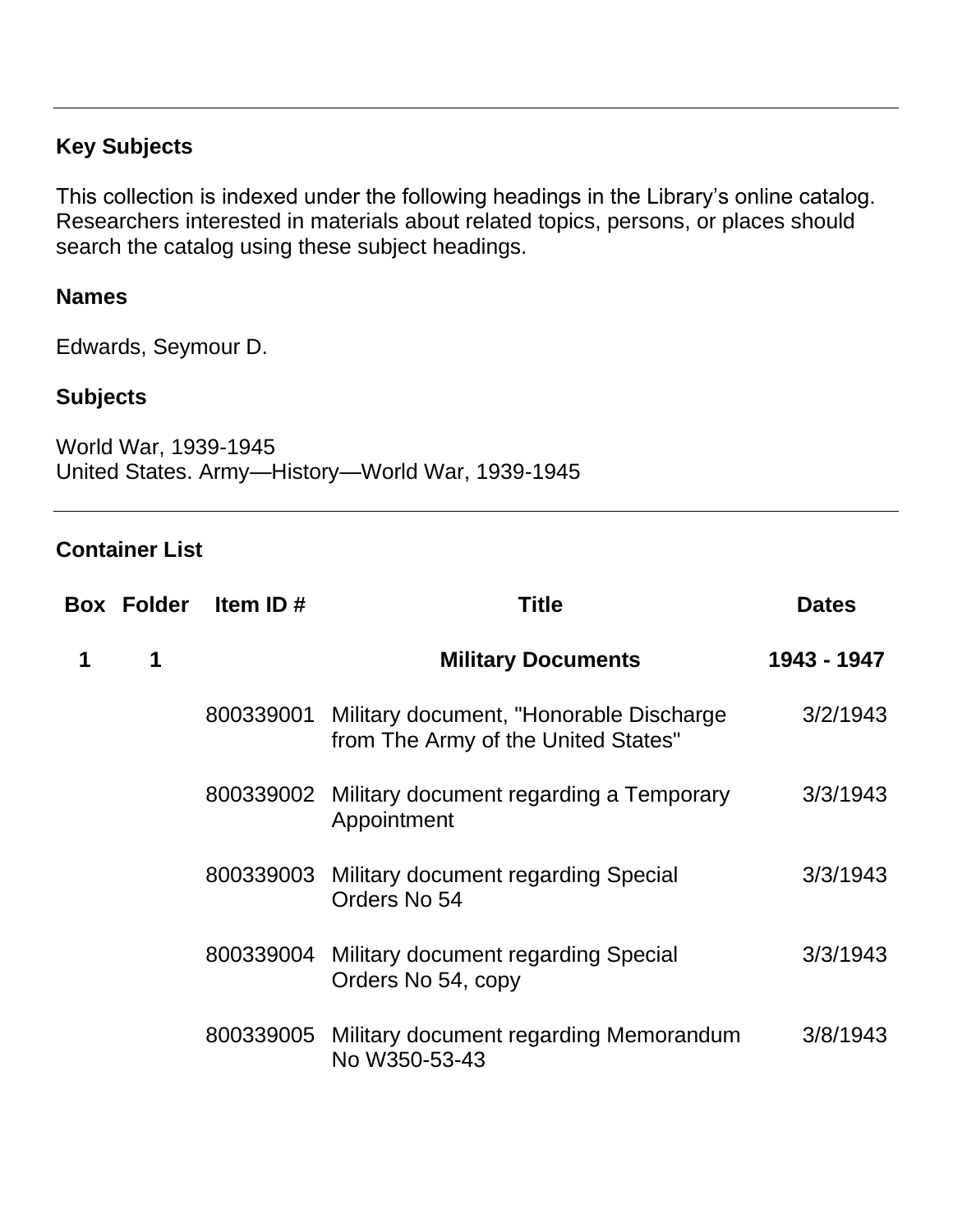|           | 800339006 Military document regarding a potential<br>Course of Instruction at Harvard University                                                                  | 3/10/1943 |
|-----------|-------------------------------------------------------------------------------------------------------------------------------------------------------------------|-----------|
|           | 800339007 Officer Identification Card                                                                                                                             | 3/20/1943 |
| 800339008 | Military document regarding Special<br>Orders No 77                                                                                                               | 3/30/1943 |
| 800339009 | Military document regarding Special<br>Orders No 77, copy                                                                                                         | 3/30/1943 |
|           | 800339010 Document regarding the clearance of<br>Seymour Edwards from the Quartermaster<br>School, Camp Lee, VA                                                   | 4/1/1943  |
|           | 800339011 List of students at Harvard University's<br><b>Graduate School of Business</b><br><b>Administration, Army Supply Officers</b><br><b>Training School</b> | 4/10/1943 |
|           | 800339012 Military document regarding a request for a<br>leave of absence                                                                                         | 6/24/1943 |
|           | 800339013 Military document regarding Special<br>Orders No 171                                                                                                    | 6/28/1943 |
|           | 800339014 Military document, regarding the granting<br>of a request for a leave of absence, with<br>envelope                                                      | 7/2/1943  |
| 800339015 | Military document regarding the granting of<br>a request for a leave of absence, copy                                                                             | 7/2/1943  |
|           | 800339016 Military document regarding the granting of<br>a request for a leave of absence, copy                                                                   | 7/2/1943  |
|           | 800339017 Military document regarding Special<br>Orders No 11                                                                                                     | 7/5/1943  |
| 800339018 | Military document regarding Special<br>Orders No 11, copy                                                                                                         | 7/5/1943  |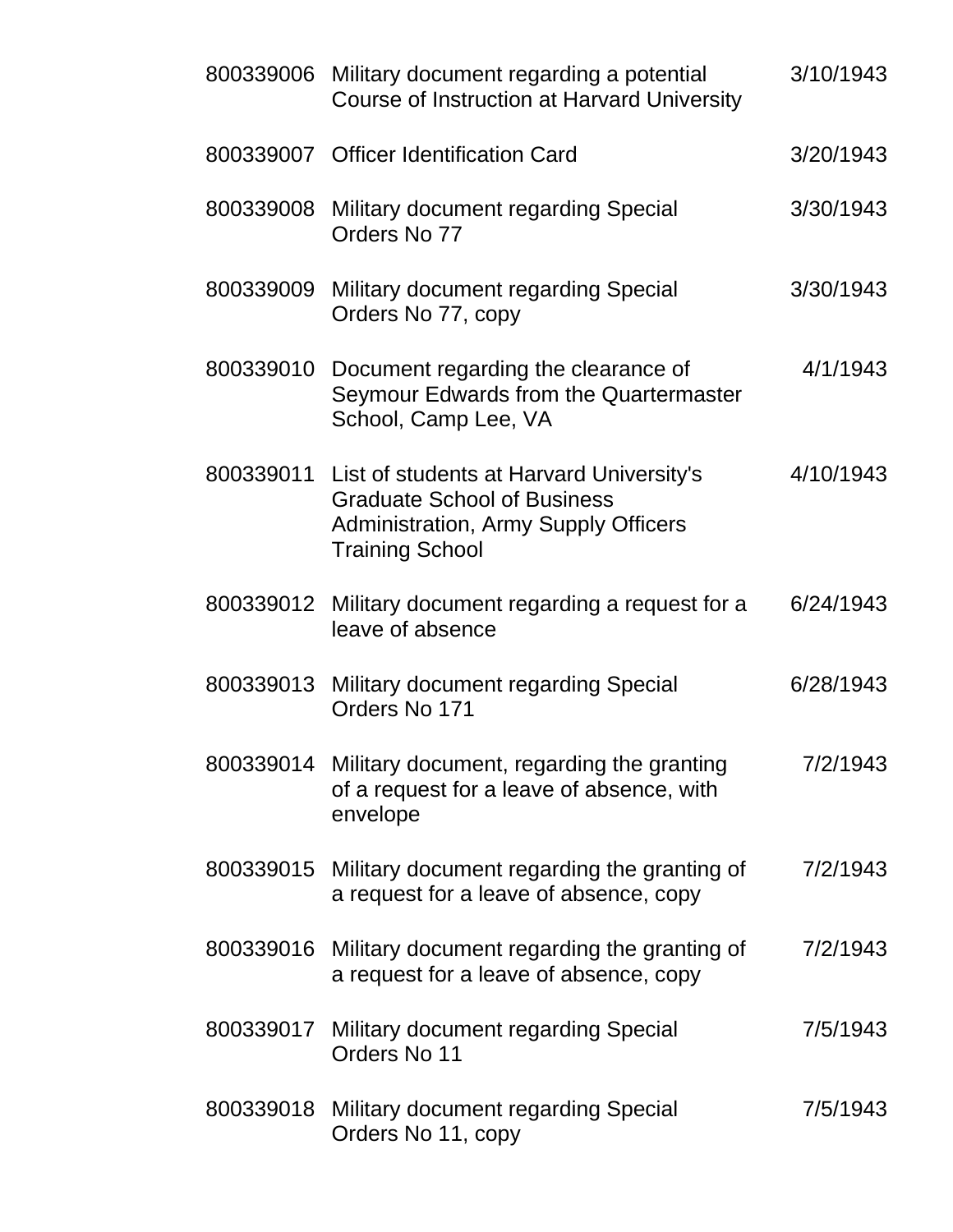| 800339019 | Military document regarding travel orders                                                | 8/28/1943  |
|-----------|------------------------------------------------------------------------------------------|------------|
| 800339020 | Military document regarding travel orders,<br>copy                                       | 8/28/1943  |
| 800339021 | Military document regarding Depot Orders<br>Number 86                                    | 9/7/1943   |
|           | 800339022 Military document regarding a packing or<br>loading "Tally-Out" list           | 9/27/1943  |
| 800339023 | Military document regarding travel orders                                                | 9/28/1943  |
| 800339024 | Military document regarding travel orders,<br>copy                                       | 9/28/1943  |
| 800339025 | Military document regarding travel orders,<br>copy                                       | 9/28/1943  |
| 800339026 | Military document regarding travel orders                                                | 10/27/1943 |
| 800339027 | Military document regarding travel orders,<br>copy                                       | 10/27/1943 |
| 800339028 | Military document regarding Special<br>Orders, Number 293                                | 11/3/1943  |
| 800339029 | Military document regarding a new<br>assignment, War Department                          | 11/3/1943  |
| 800339030 | Military document regarding Special<br><b>Orders Number 293</b>                          | 11/3/1943  |
| 800339031 | Military document regarding Special<br>Orders Number 293, copy                           | 11/3/1943  |
|           | 800339032 Military document regarding Special<br>Orders Number 56 and a leave of absence | 11/5/1943  |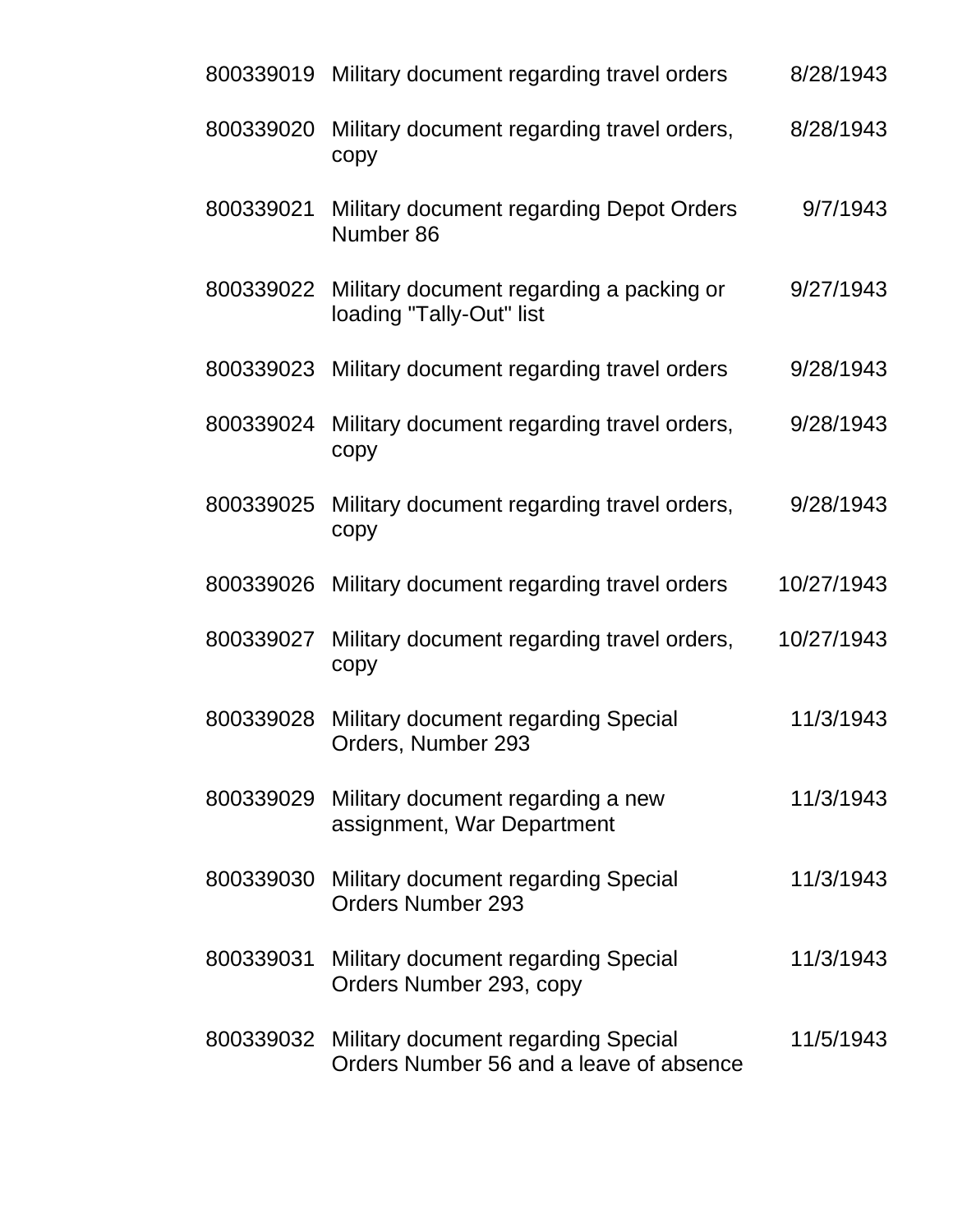| 800339033 | Military document regarding Special Order<br>Number 56                                  | 11/5/1943  |
|-----------|-----------------------------------------------------------------------------------------|------------|
| 800339034 | Military document regarding Special<br>Orders Number 56 and a leave of<br>absence, copy | 11/5/1943  |
| 800339035 | Military document regarding Special<br>Orders Number 56 and a leave of<br>absence, copy | 11/5/1943  |
| 800339036 | Military document regarding the clearance<br>of personal financial obligations          | 11/5/1943  |
| 800339037 | Military document regarding the clearance<br>of personal financial obligations, copy    | 11/5/1943  |
| 800339038 | Military document regarding request for<br>leave of absence                             | 11/5/1943  |
| 800339039 | Military document regarding Memo to:<br><b>Commanding Officer</b>                       | 11/5/1943  |
| 800339040 | Military document regarding Memo to:<br>Commanding Officer, copy                        | 11/5/1943  |
|           | 800339041 Military document regarding clearance<br>from indebtedness                    | 11/5/1943  |
|           | 800339042 Military document regarding Special<br>Orders No 311                          | 11/7/1943  |
| 800339043 | Military document regarding Memorandum<br>to: Commanding officer                        | 11/12/1943 |
| 800339044 | Military document regarding Memorandum<br>to: Commanding officer                        | 11/12/1943 |
|           | 800339045 Military document regarding Officer's<br>Register                             |            |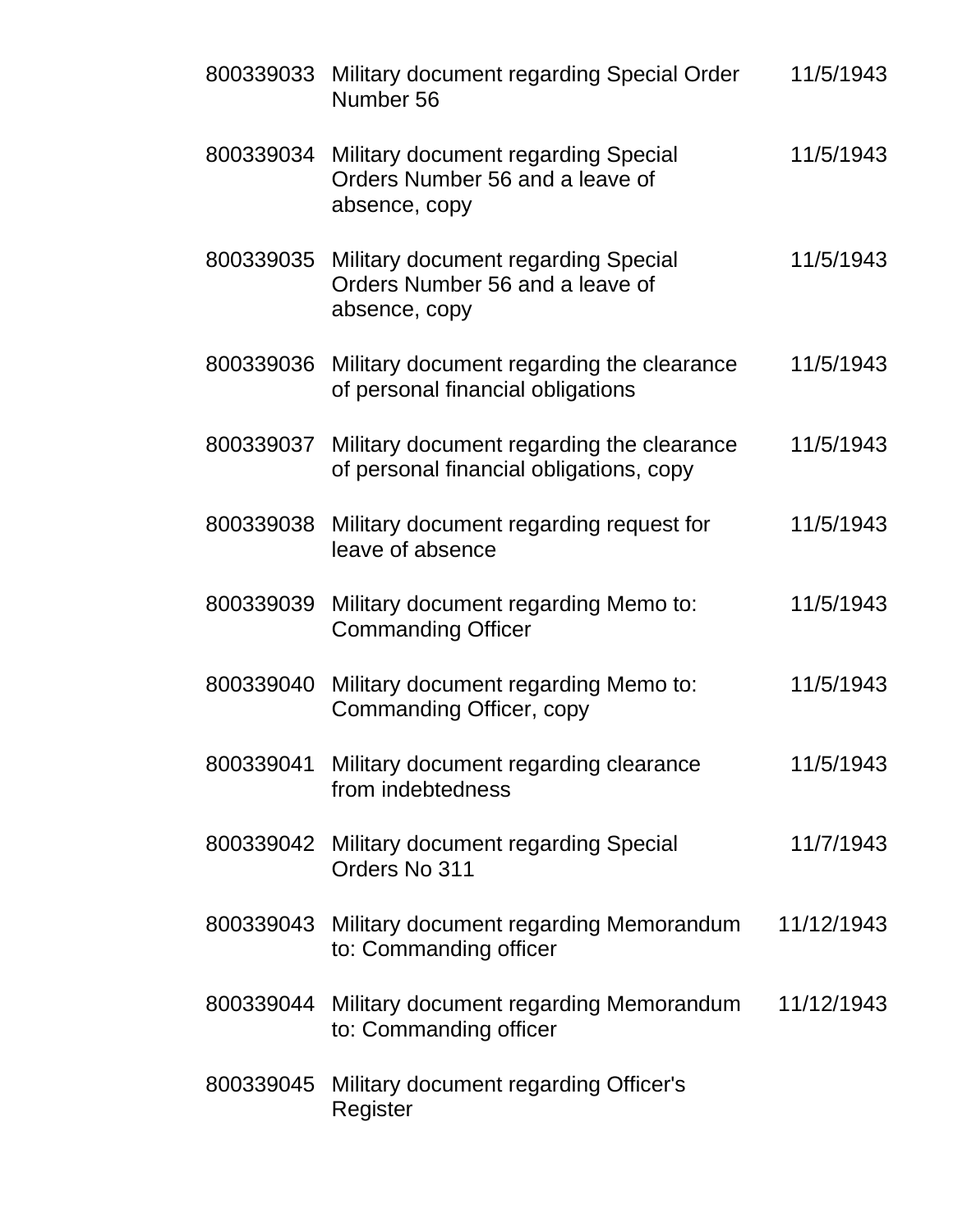|           | 800339046 Military document regarding the Sixth<br><b>Engineer Training Course</b>                                      | 11/15/1943 |
|-----------|-------------------------------------------------------------------------------------------------------------------------|------------|
|           | 800339047 Military document regarding Special<br>Orders No 277                                                          | 11/19/1943 |
|           | 800339048 Military document regarding Special<br>Orders No 303                                                          | 12/20/1943 |
| 800339049 | Military document regarding Special<br>Orders No 305                                                                    | 12/22/1943 |
| 800339050 | Military document regarding a Completion<br>of Course Report                                                            | 12/28/1943 |
| 800339051 | Military document from The Engineer<br>School, Fort Belvoir, Virginia regarding<br>certificate of non-indebtedness      | $[1943]$   |
| 800339052 | Index card regarding qualification card                                                                                 | n.d.       |
| 800339053 | Military document regarding the<br><b>Regimental Supply Office, First Provisional</b><br><b>Engineer Regiment</b>       | 2/23/1944  |
| 800339054 | Military document regarding the<br><b>Regimental Supply Office, First Provisional</b><br><b>Engineer Regiment, copy</b> | 2/23/1944  |
| 800339055 | Military document regarding Special<br>Orders No 62                                                                     | 3/13/1944  |
| 800339056 | Military document regarding Special<br>Orders No 74                                                                     | 3/27/1944  |
| 800339057 | Military document regarding an Officers'<br>Clearance Certificate from Camp Ellis,<br><b>Illinois</b>                   | 3/29/1944  |
| 800339058 | Military document regarding an Out-Patient<br>Certificate of health                                                     | 3/31/1944  |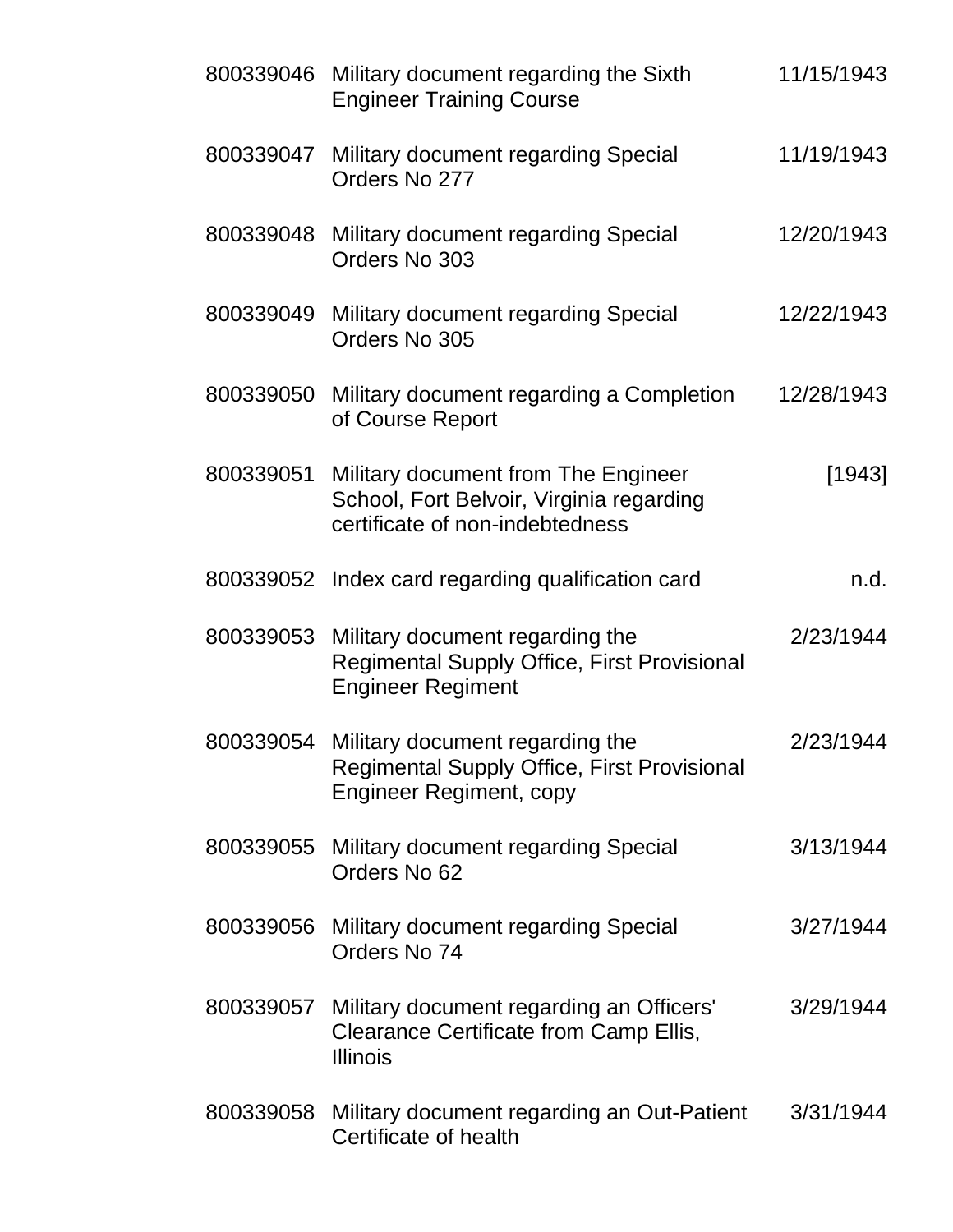|           | 800339059 Military document regarding a certificate to<br>be relieved from assignment | 4/1/1944  |
|-----------|---------------------------------------------------------------------------------------|-----------|
| 800339060 | Military document regarding a certificate to<br>be relieved from assignment, copy     | 4/1/1944  |
| 800339061 | Military document regarding a Leave of<br>Absence                                     | 4/4/1944  |
| 800339062 | Military document regarding Special<br>Orders No 59                                   | 4/4/1944  |
| 800339063 | Military document regarding Special<br>Orders No 59, copy                             | 4/4/1944  |
| 800339064 | Military document regarding Special<br>Orders 70                                      | 4/18/1944 |
| 800339065 | Military document regarding Special<br>Orders No 70, copy                             | 4/18/1944 |
| 800339066 | Military document regarding Special<br>Orders No 70, copy                             | 4/18/1944 |
| 800339067 | Document regarding the "Rules and<br>Regulations of the Officers' Club"               | 4/26/1944 |
| 800339068 | Military document regarding a Leave of<br>Absence                                     | 4/27/1944 |
| 800339069 | Military document regarding Special<br>Orders No 82                                   | 5/1/1944  |
|           | 800339070 Military document regarding Special<br>Orders No 86                         | 5/5/1944  |
| 800339071 | Military document regarding Special<br>Orders No 86, copy                             | 5/5/1944  |
|           | 800339072 Military document regarding Special<br>Orders No 94                         | 5/15/1944 |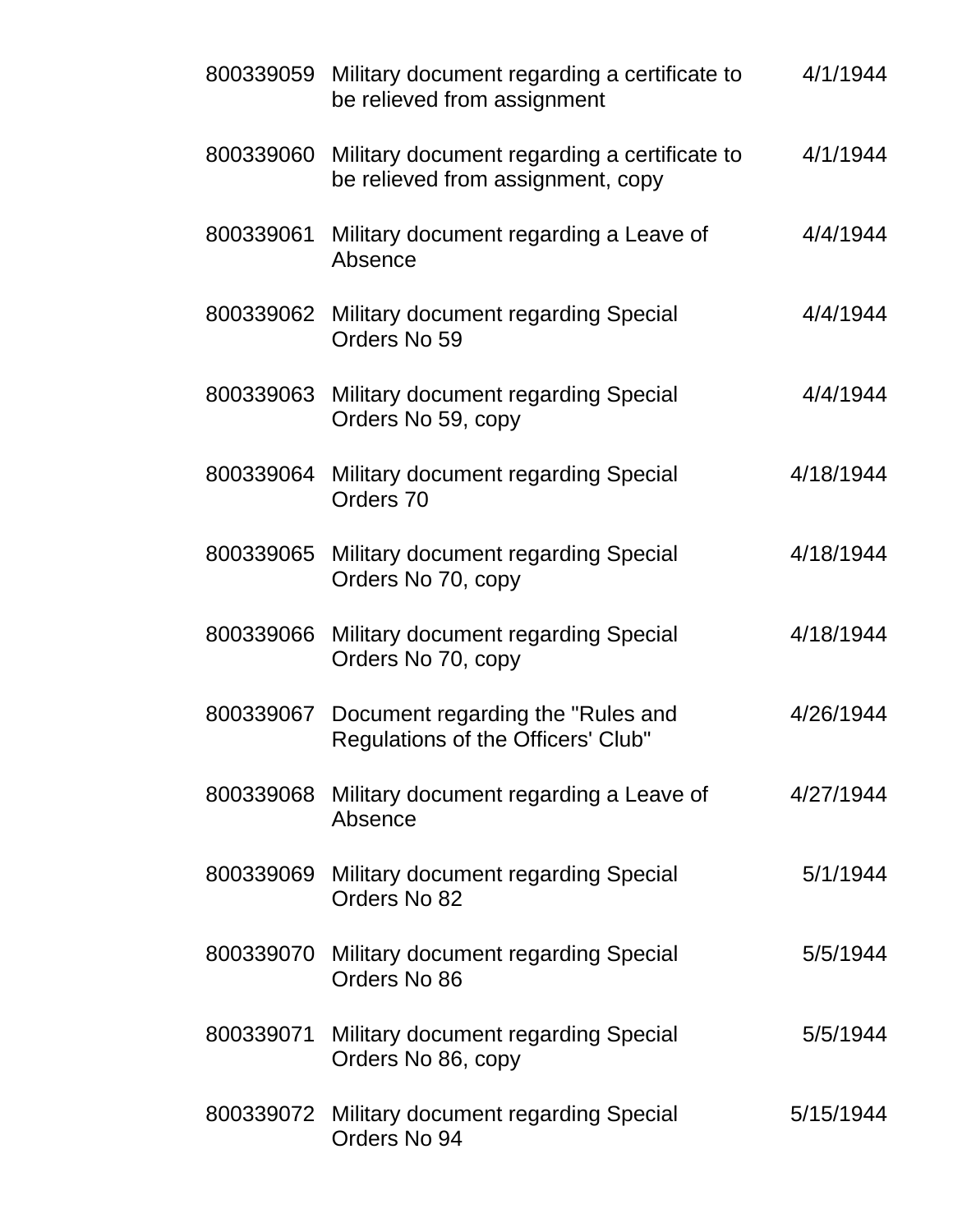|           | 800339073 Military document regarding Special<br>Orders No 94, copy                   | 5/15/1944 |
|-----------|---------------------------------------------------------------------------------------|-----------|
| 800339074 | Military document regarding Special<br>Orders No 96                                   | 5/17/1944 |
|           | 800339075 Military document regarding Special<br>Orders No 96, copy                   | 5/17/1944 |
| 800339076 | Military document regarding Special<br>Orders, Number 217                             | 8/4/1944  |
| 800339077 | Military document regarding a Special<br><b>Court-Martial, Number 43</b>              | 2/12/1945 |
|           | 800339078 Military document regarding Orders                                          | 2/14/1945 |
|           | 800339079 Military document regarding the promotion<br>of Edwards to First Lieutenant | 3/6/1945  |
| 800339080 | Military document regarding Monthly<br><b>Inventory of Post Exchanges</b>             | 3/15/1945 |
| 800339081 | Military document regarding Battle Credit<br><b>Entitlements</b>                      | 3/30/1945 |
|           | 800339082 Military document regarding temporary<br>promotions, Special Order 99       | 4/11/1945 |
| 800339083 | Military document regarding Special<br>Orders No 106                                  | 4/16/1945 |
| 800339084 | Military document regarding Special<br>Orders No 107                                  | 4/17/1945 |
|           | 800339085 Military document regarding Special<br>Orders No 111                        | 4/21/1945 |
|           | 800339086 Military document regarding Special<br>Orders No 117                        | 4/27/1945 |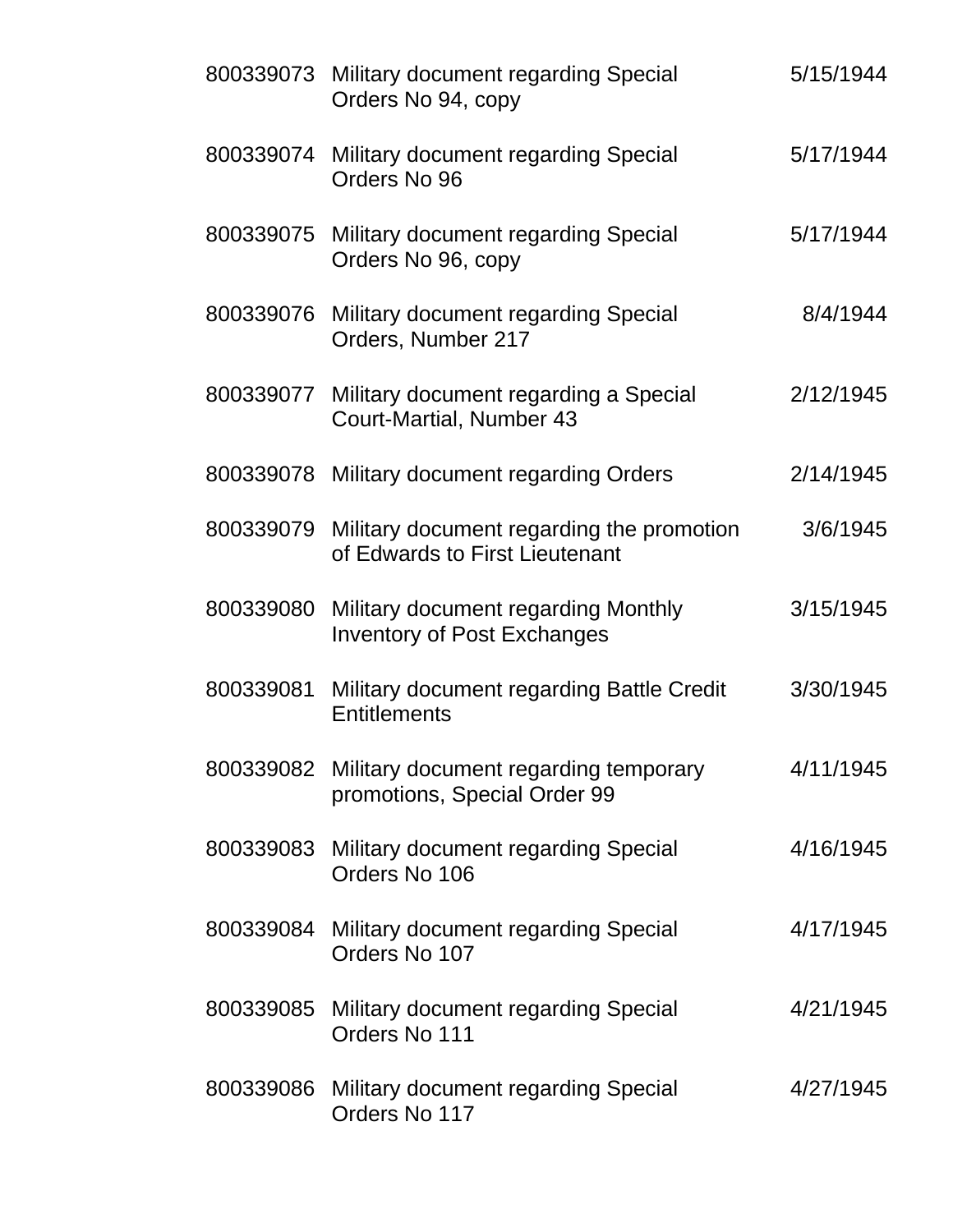| 800339087 | Military document regarding Special<br>Orders No 134                               | 5/14/1945  |
|-----------|------------------------------------------------------------------------------------|------------|
| 800339088 | Military document regarding a Special<br>Court-Martial, Special Orders Number 148  | 5/28/1945  |
| 800339089 | Military document regarding Special<br><b>Orders Number 193</b>                    | 7/15/1945  |
| 800339090 | Military document regarding Special<br><b>Orders Number 234</b>                    | 9/6/1945   |
| 800339091 | Military document regarding Special<br><b>Orders Number 251</b>                    | 9/9/1945   |
|           | 800339092 Military document regarding Special<br>Orders Number 251, copy           | 9/9/1945   |
| 800339093 | Military document regarding Special<br><b>Orders Number 166</b>                    | 10/12/1945 |
|           | 800339094 Military document regarding Special<br>Orders Number 166, copy           | 10/12/1945 |
| 800339095 | Military document regarding a General<br>Court Martial, No 127                     | 10/18/1945 |
|           | 800339096 Military document regarding Special<br><b>Orders Number 172</b>          | 10/20/1945 |
|           | 800339097 Military document regarding the wearing of<br>service ribbons, Number 29 | 11/3/1945  |
|           | 800339098 Military document regarding a General<br>Court Martial, No 172           | 12/11/1945 |
| 800339099 | Military document regarding a Leave<br>request                                     | 12/29/1945 |
|           | 800339100 Military document regarding Special<br><b>Orders Number 24</b>           | 1/28/1946  |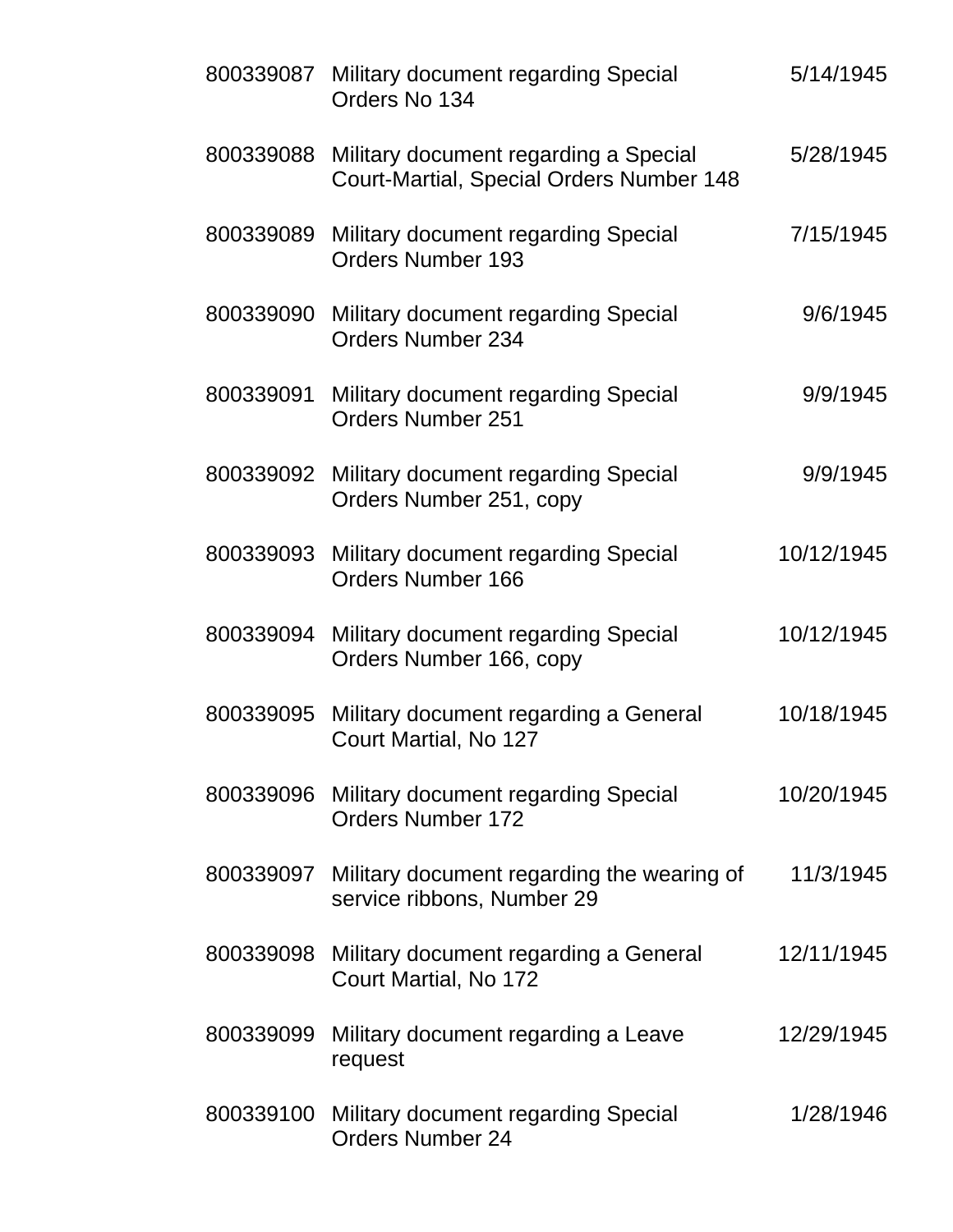|           | 800339101 Military document regarding Orders                                                                         | 1/29/1946 |
|-----------|----------------------------------------------------------------------------------------------------------------------|-----------|
| 800339102 | Military document regarding Orders, copy                                                                             | 1/29/1946 |
| 800339103 | Military document regarding Special<br><b>Orders Number 33</b>                                                       | 2/7/1946  |
| 800339104 | <b>Military document regarding Special</b><br><b>Orders Number 66</b>                                                | 3/18/1946 |
|           | 800339105 Military document regarding Special<br>Orders Number 66, copy                                              | 3/18/1946 |
| 800339106 | Military document, Clearance Certificate                                                                             | 3/19/1946 |
| 800339107 | Military document regarding Personnel<br><b>Records Check List</b>                                                   | 3/20/1946 |
|           | 800339108 Document regarding Incoming Processing<br>Schedule at Paranaque Replacement &<br><b>Disposition Center</b> | 3/20/1946 |
| 800339109 | Military document regarding a Movement<br>Order Group No. RK-13880-49                                                | 3/25/1946 |
| 800339110 | Military document regarding a Movement<br>Order Group No. RK-13880-49, copy                                          | 3/25/1946 |
| 800339111 | Military document regarding Personnel<br><b>Roster for Separation Center</b>                                         | 3/25/1946 |
| 800339112 | Military document regarding Paranaque<br><b>Replacement &amp; Disposition Center</b>                                 | 3/27/1946 |
| 800339113 | Military document, Clearance Certificate                                                                             | 4/21/1946 |
| 800339114 | Military document regarding Special<br><b>Orders Number 113</b>                                                      | 4/23/1946 |
|           | 800339115 Photocopy of U.S. Discharge Certificate                                                                    | 3/18/1947 |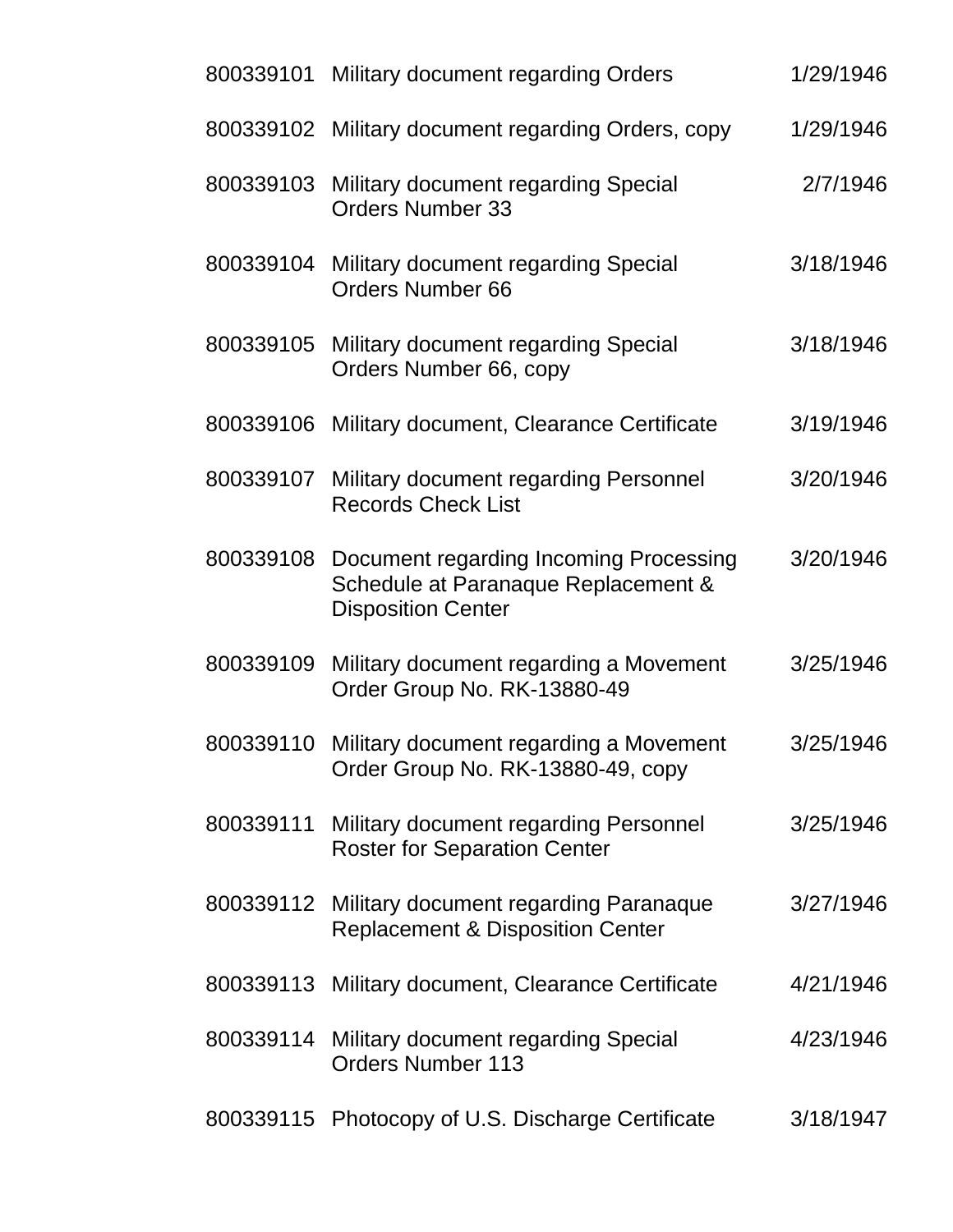|           | 800339116 Military document, regarding "Commission<br>in the Army of the United States"                      | 6/16/1947 |
|-----------|--------------------------------------------------------------------------------------------------------------|-----------|
|           | 800339117 Military document regarding Information<br>Officers Billeted in the Company for<br><b>Shipment</b> | n.d.      |
|           | 800339118 Military document regarding regulations<br>relative to reentry into the united states              | n.d.      |
| 800339119 | Ripped [military] document regarding<br>settled accounts at HQ 5th Camp BA, APO<br>75                        | n.d.      |
|           | 800339120 Military document, "Separation<br><b>Qualification Record"</b>                                     | n.d.      |
| 800339121 | <b>Officer Separatee's Check Sheet</b>                                                                       | n.d.      |
|           | 800339122 Officer's and Warrant Officer's Qualification<br>Card                                              | n.d.      |
|           | 800339123 Index card regarding qualification card                                                            | n.d.      |
|           | 800339124 Document, Officers Record of Leave, blank                                                          |           |

| 1 |  | <b>Financial Documents</b>                                        | 1943 - 1948 |
|---|--|-------------------------------------------------------------------|-------------|
|   |  | 800339125 "Notification of Discontinuance of<br>Allotment"        | 2/1/1943    |
|   |  | 800339126 Receipt from "Camp Lee Exchange",<br>Camp Lee, Virginia | 2/12/1943   |
|   |  | 800339127 Receipt from "Camp Lee Exchange",<br>Camp Lee, Virginia | 2/13/1943   |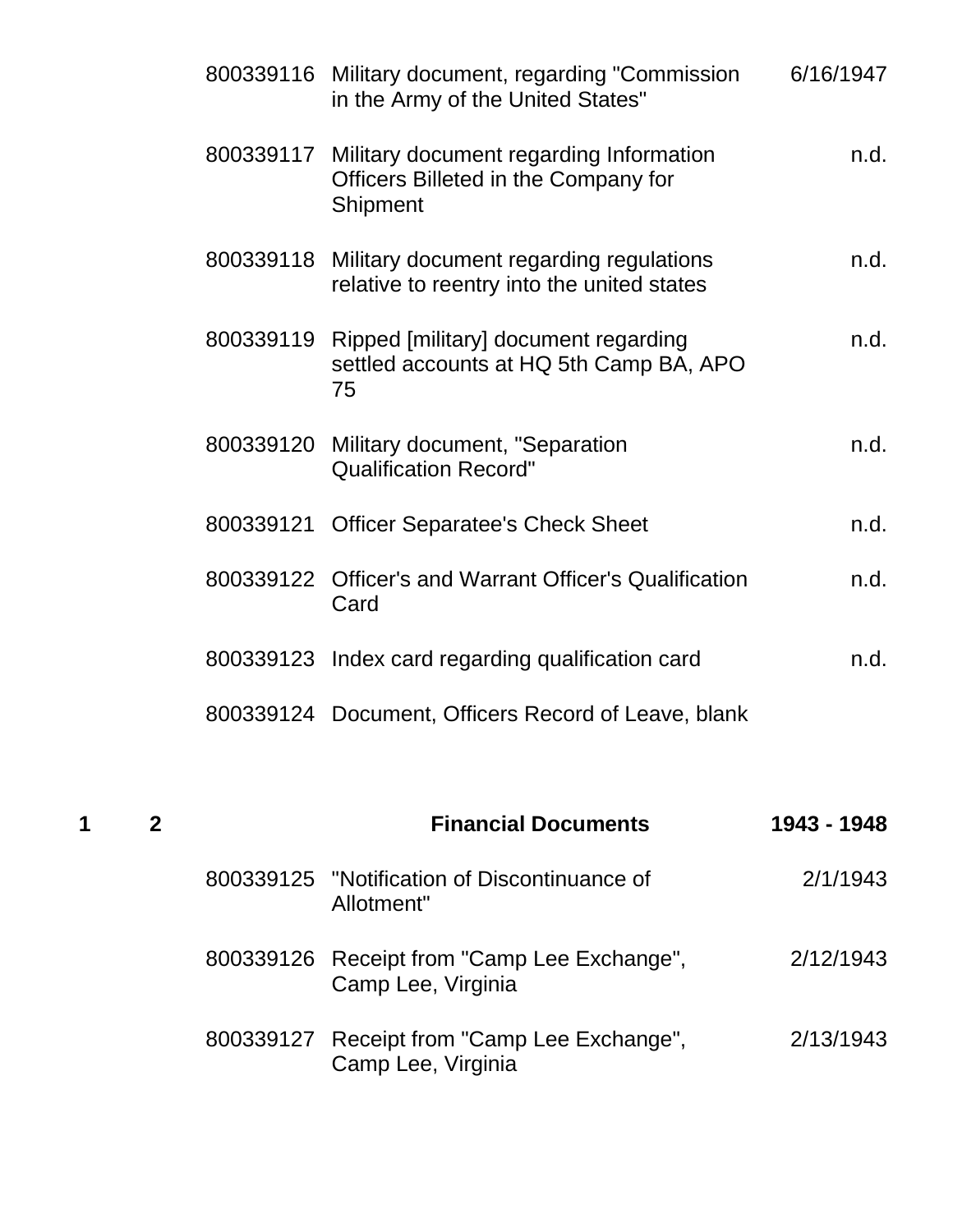|           | 800339128 Receipt from "Camp Lee Exchange",<br>Camp Lee, Virginia                                        | 2/13/1943 |
|-----------|----------------------------------------------------------------------------------------------------------|-----------|
|           | 800339129 Receipt from "Camp Lee Exchange",<br>Camp Lee, Virginia                                        | 2/15/1943 |
|           | 800339130 Receipt from "Camp Lee Exchange",<br>Camp Lee, Virginia                                        | 2/16/1943 |
|           | 800339131 Receipt from "Camp Lee Exchange",<br>Camp Lee, Virginia                                        | 2/26/1943 |
|           | 800339132 Financial document, "Authorization for<br>Allotment of Pay"                                    | 3/13/1943 |
|           | 800339133 Blue receipt                                                                                   | 3/17/1943 |
|           | 800339134 Receipt from Officers' Club, The<br>Quartermaster School, Camp Lee, VA                         | 4/1/1943  |
|           | 800339135 Financial document regarding a Statement<br>of Account for Harvard University, with<br>Receipt | 5/11/1943 |
|           | 800339136 Financial document regarding a Statement<br>of Account for Harvard University, with<br>Receipt | 5/31/1943 |
|           | 800339137 Receipt from "Chester T. Holbrook"<br>Photographer"                                            | 6/29/1943 |
|           | 800339138 Financial document regarding a Statement<br>of Account for Harvard University                  | 7/10/1943 |
| 800339139 | Document regarding "Note for Class 'A'<br><b>Agent Finance Officers"</b>                                 | 7/16/1943 |
|           | 800339140 Financial document regarding a receipt for<br><b>Hotel Stanford</b>                            | 8/15/1943 |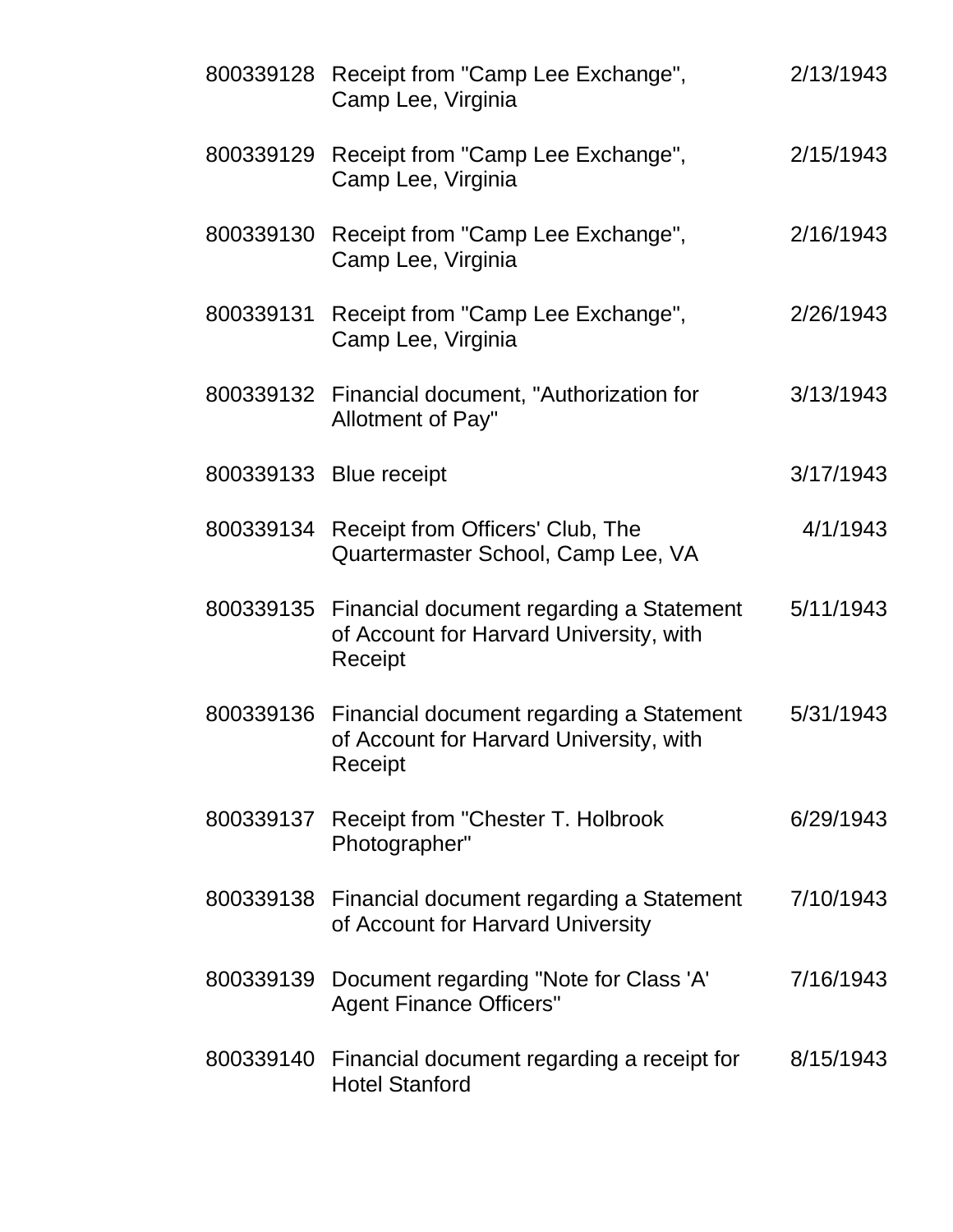|           | 800339141 Financial document regarding a receipt for<br><b>Hotel Stanford</b>            | 8/22/1943  |
|-----------|------------------------------------------------------------------------------------------|------------|
|           | 800339142 Financial document regarding a receipt for<br><b>Hotel Stanford</b>            | 8/29/1943  |
|           | 800339143 Document regarding the Somerville Depot<br><b>Officers' Club dues</b>          | 9/1/1943   |
|           | 800339144 Document regarding the Somerville Depot<br><b>Officers' Club dues</b>          | 9/1/1943   |
| 800339145 | <b>Receipt of Cash Purchases</b>                                                         | 9/10/1943  |
| 800339146 | <b>Receipt of Cash Purchases</b>                                                         | 9/28/1943  |
|           | 800339147 Financial document regarding a receipt for<br><b>Pessaroff's Cleaning Shop</b> | 9/30/1943  |
|           | 800339148 Financial document, Pay and Allowance<br><b>Account, War Department</b>        | 9/30/1943  |
|           | 800339149 Financial document regarding bill for<br><b>Officers Quarters services</b>     | 10/1/1943  |
| 800339150 | Document regarding the Somerville Depot<br><b>Officers' Club dues</b>                    | 10/1/1943  |
|           | 800339151 Receipt of Cash Purchases                                                      | 10/21/1943 |
|           | 800339152 Receipt of Cash Purchases                                                      | 10/28/1943 |
|           | 800339153 Financial document, Pay and Allowance<br><b>Account, War Department</b>        | 10/31/1943 |
|           | 800339154 Financial document regarding a receipt for<br><b>Pessaroff's Cleaning Shop</b> | 11/1/1943  |
|           | 800339155 Document regarding the Somerville Depot<br><b>Officers' Club dues</b>          | 11/1/1943  |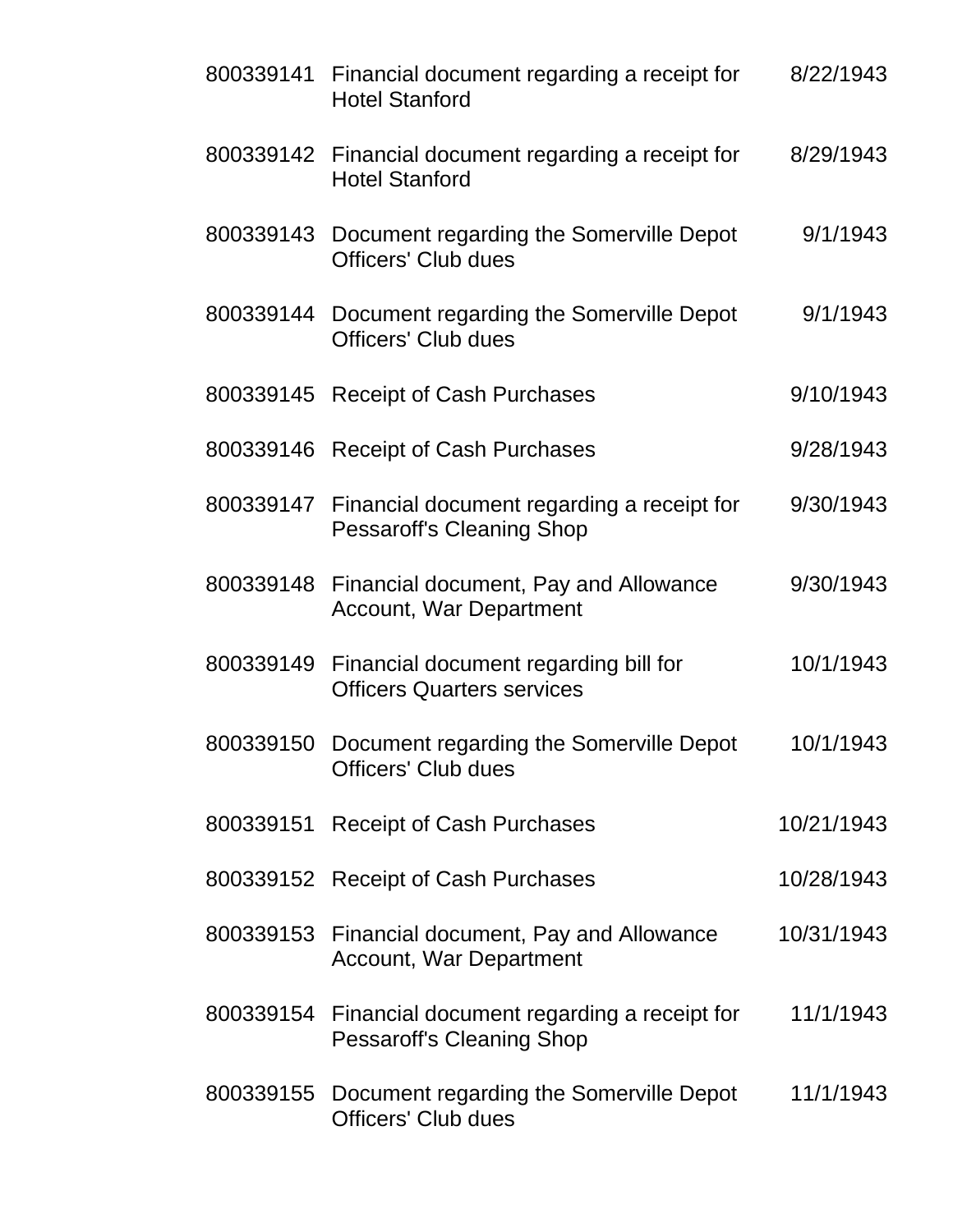|           | 800339156 Receipt of Cash Purchases                                                                              | 11/4/1943  |
|-----------|------------------------------------------------------------------------------------------------------------------|------------|
| 800339157 | Handwritten note regarding a laundry<br>receipt                                                                  | 11/5/1943  |
|           | 800339158 Financial document regarding<br>indebtedness to the Engineer School<br><b>Cantonment Mess</b>          | 11/30/1943 |
|           | 800339159 Document regarding payment due for The<br>Engineer Mess, Fort Belvoir, Virginia, with<br>envelope      | 12/7/1943  |
|           | 800339160 Financial document regarding a Pay and<br><b>Allowance Account</b>                                     | 12/31/1943 |
| 800339161 | Financial document regarding a Pay and<br>Allowance Account, copy                                                | 12/31/1943 |
|           | 800339162 Financial document, Statement of Service<br>regarding increased pay                                    | 1943       |
|           | 800339163 Receipt of Cash Purchases                                                                              | 1/11/1944  |
|           | 800339164 Receipt of Cash Purchases                                                                              | 1/11/1944  |
|           | 800339165 Financial document, "Individual Statement"<br>Quartermaster Laundry"                                   | 1/13/1944  |
|           | 800339166 Financial document regarding a statement<br>of account for the Officers' Mess, Camp<br>Ellis, Illinois | 1/31/1944  |
|           | 800339167 Financial document regarding dues for the<br>Officers' Club, Camp Ellis, Illinois                      | 1/31/1944  |
| 800339168 | Financial document regarding<br>"Acknowledgment of Return of Funds and<br><b>Statement of Balance"</b>           | 2/2/1944   |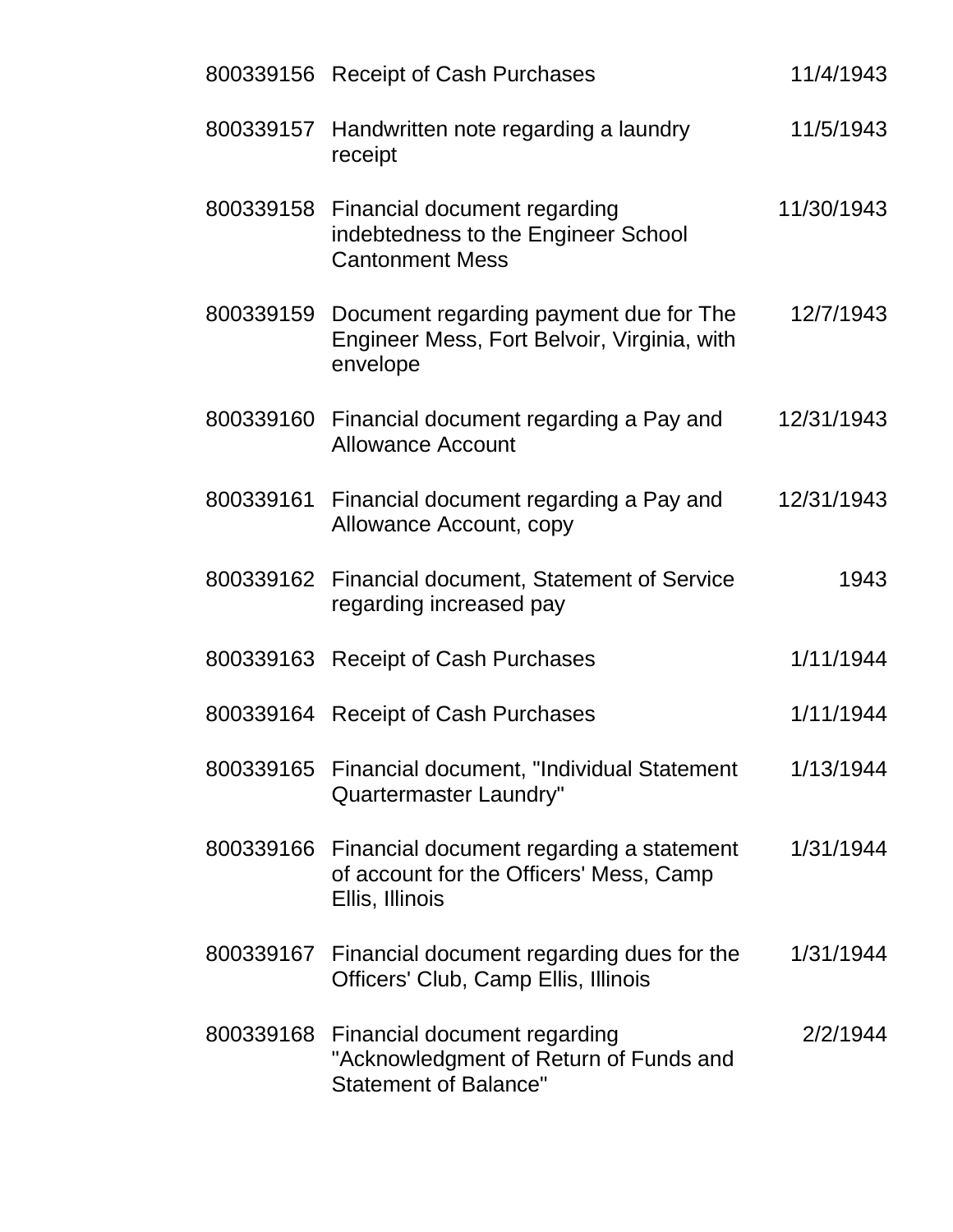|           | 800339169 Financial document regarding "Return of<br><b>Funds and Statement of Balance"</b>                      | 2/2/1944          |
|-----------|------------------------------------------------------------------------------------------------------------------|-------------------|
| 800339170 | Financial document regarding a monthly<br>meal payment                                                           | 2/11/1944         |
|           | 800339171 Financial document regarding<br>"Acknowledgment of Return of Funds and<br><b>Statement of Balance"</b> | 2/12/1944         |
|           | 800339172 Financial document regarding a<br>"Statement of Account"                                               | February,<br>1944 |
|           | 800339173 Financial document regarding a statement<br>of account for the Officers' Mess, Camp<br>Ellis, Illinois | 3/1/1944          |
| 800339174 | Document regarding dues for the Officers'<br>Club, Camp Ellis, Illinois                                          | 3/3/1944          |
|           | 800339175 Financial document regarding<br>"Acknowledgment of Return of Funds and<br><b>Statement of Balance"</b> | 3/11/1944         |
|           | 800339176 Financial document regarding<br>"Acknowledgment of Return of Funds and<br><b>Statement of Balance"</b> | 4/1/1944          |
|           | 800339177 Financial document regarding "Return of<br><b>Funds and Statement of Balance"</b>                      | 4/1/1944          |
|           | 800339178 Financial document regarding a statement<br>of account for the Officers' Mess, Camp<br>Ellis, Illinois | 4/1/1944          |
|           | 800339179 Financial document regarding "Funds<br>Intrusted[sic] to Agent Officer", War<br>Department             | April, 1944       |
| 800339180 | Financial document regarding an account<br>statement                                                             | 5/1/1944          |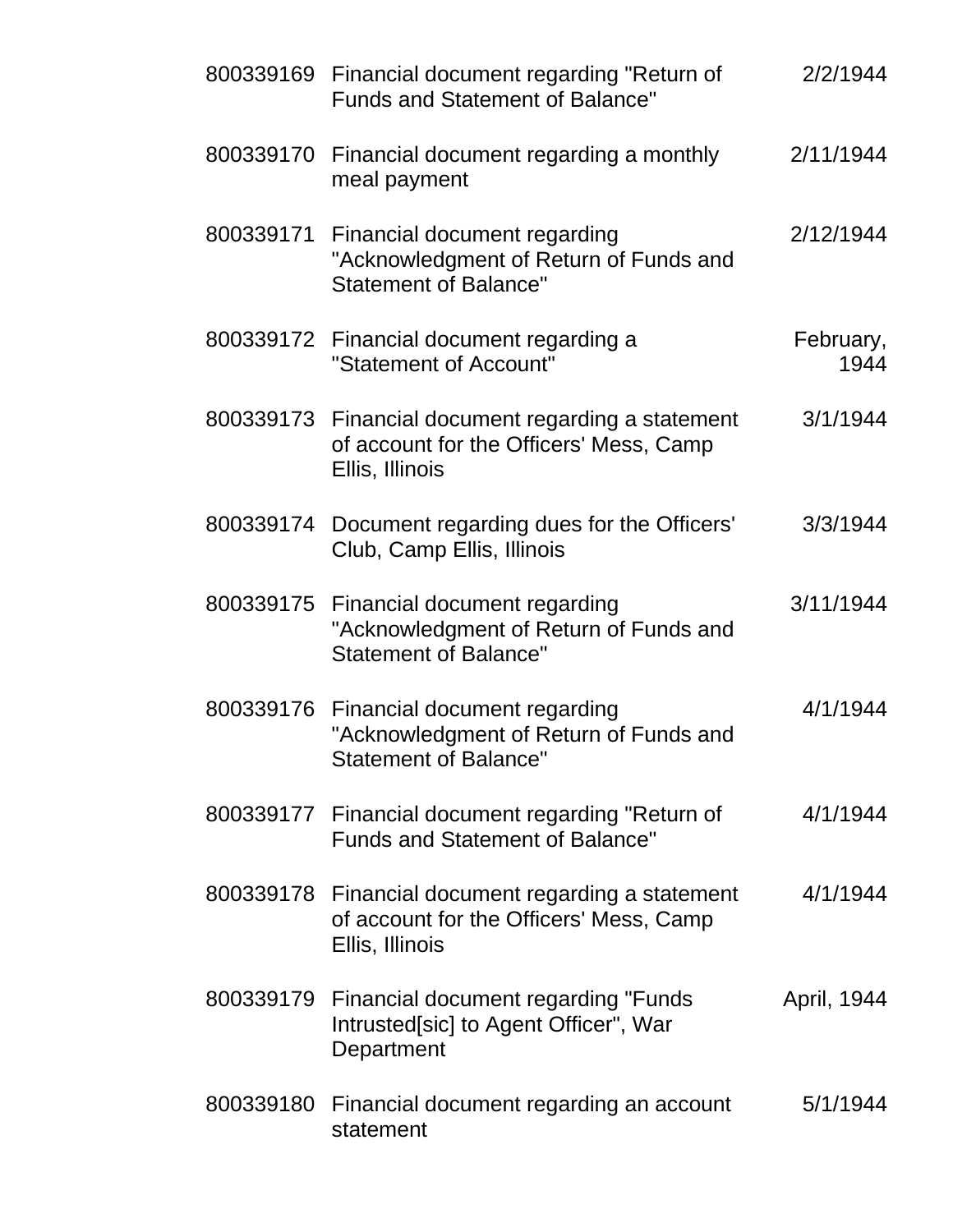| 800339181 Financial document regarding<br>"Acknowledgment of Return of Funds and<br><b>Statement of Balance"</b> | 5/4/1944  |
|------------------------------------------------------------------------------------------------------------------|-----------|
| 800339182 Financial document regarding<br>"Acknowledgment of Return of Funds and<br><b>Statement of Balance"</b> | 5/4/1944  |
| 800339183 Bank receipt                                                                                           | 5/23/1944 |
| 800339184 Bank receipt                                                                                           | 5/23/1944 |
| 800339185 Bank receipt                                                                                           | 5/24/1944 |
| 800339186 Bank receipt                                                                                           | 5/25/1944 |
| 800339187 Bank receipt, 2                                                                                        | 5/25/1944 |
| 800339188 Bank receipt                                                                                           | 5/26/1944 |
| 800339189 Receipt from "Coca-Cola Bottling Co."                                                                  | 5/26/1944 |
| 800339190 Receipt from "Coca-Cola Bottling Co."                                                                  | 5/26/1944 |
| 800339191 Receipt from "Coca-Cola Bottling Co."                                                                  | 5/26/1944 |
| 800339192 Bank receipt                                                                                           | 5/27/1944 |
| 800339193 Bank receipt, 2                                                                                        | 5/27/1944 |
| 800339194 Receipt from "Coca-Cola Bottling Co."                                                                  | 5/27/1944 |
| 800339195 Bank receipt                                                                                           | 5/29/1944 |
| 800339196 Bank receipt, 2                                                                                        | 5/29/1944 |
| 800339197 Receipt from "Coca-Cola Bottling Co."                                                                  | 5/29/1944 |
| 800339198 Bank receipt                                                                                           | 5/31/1944 |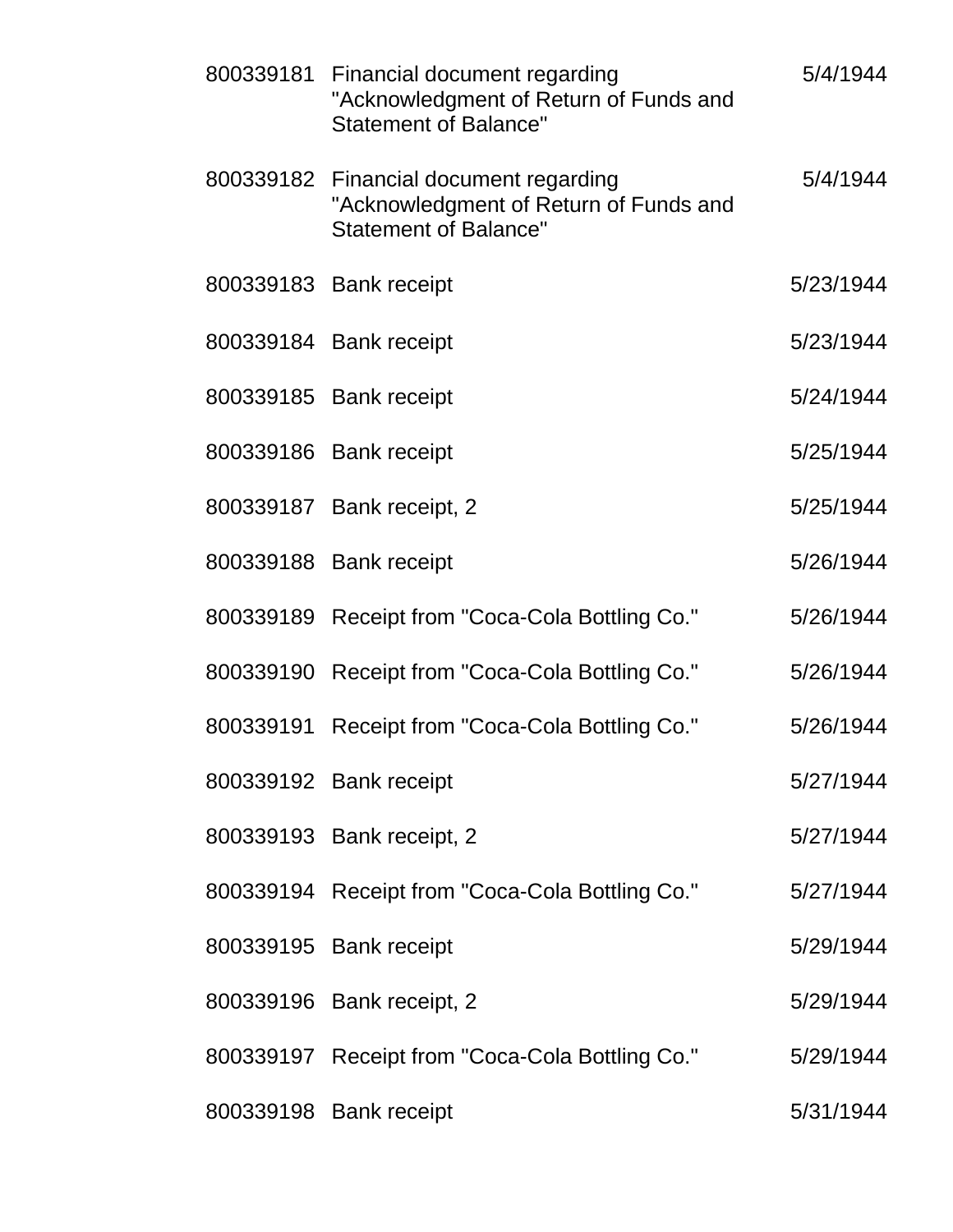|           | 800339199 Receipt from "Coca-Cola Bottling Co."                                                                  | 5/31/1944               |
|-----------|------------------------------------------------------------------------------------------------------------------|-------------------------|
|           | 800339200 Bank receipt                                                                                           | 6/1/1944                |
|           | 800339201 Receipt from "Coca-Cola Bottling Co."                                                                  | 6/1/1944                |
|           | 800339202 Financial document regarding "Return of<br><b>Funds and Statement of Balance"</b>                      | 6/1/1944                |
|           | 800339203 Financial document regarding an account<br>statement                                                   | 6/1/1944                |
|           | 800339204 Receipt from "Community Coal & Ice Co."                                                                | 6/1/1944                |
|           | 800339205 Bank receipt                                                                                           | 6/2/1944                |
|           | 800339206 Bank receipt, 2                                                                                        | 6/2/1944                |
|           | 800339207 Financial document regarding<br>"Acknowledgment of Return of Funds and<br><b>Statement of Balance"</b> | 6/5/1944                |
| 800339208 | Handwritten note regarding a payment for<br>clothing, with envelope                                              | 6/6/1944                |
|           | 800339209 Officer's Pay Data Card                                                                                | 6/19/1944               |
|           | 800339210 Financial document regarding "Funds"<br>Intrusted[sic] to Agent Officer", War<br>Department            | June, 1944              |
| 800339211 | Financial document, regarding a receipt of<br>allotment pay, with envelope                                       | 7/7/1944                |
|           | 800339212 Financial document, regarding records of<br>pay                                                        | May-<br>August,<br>1944 |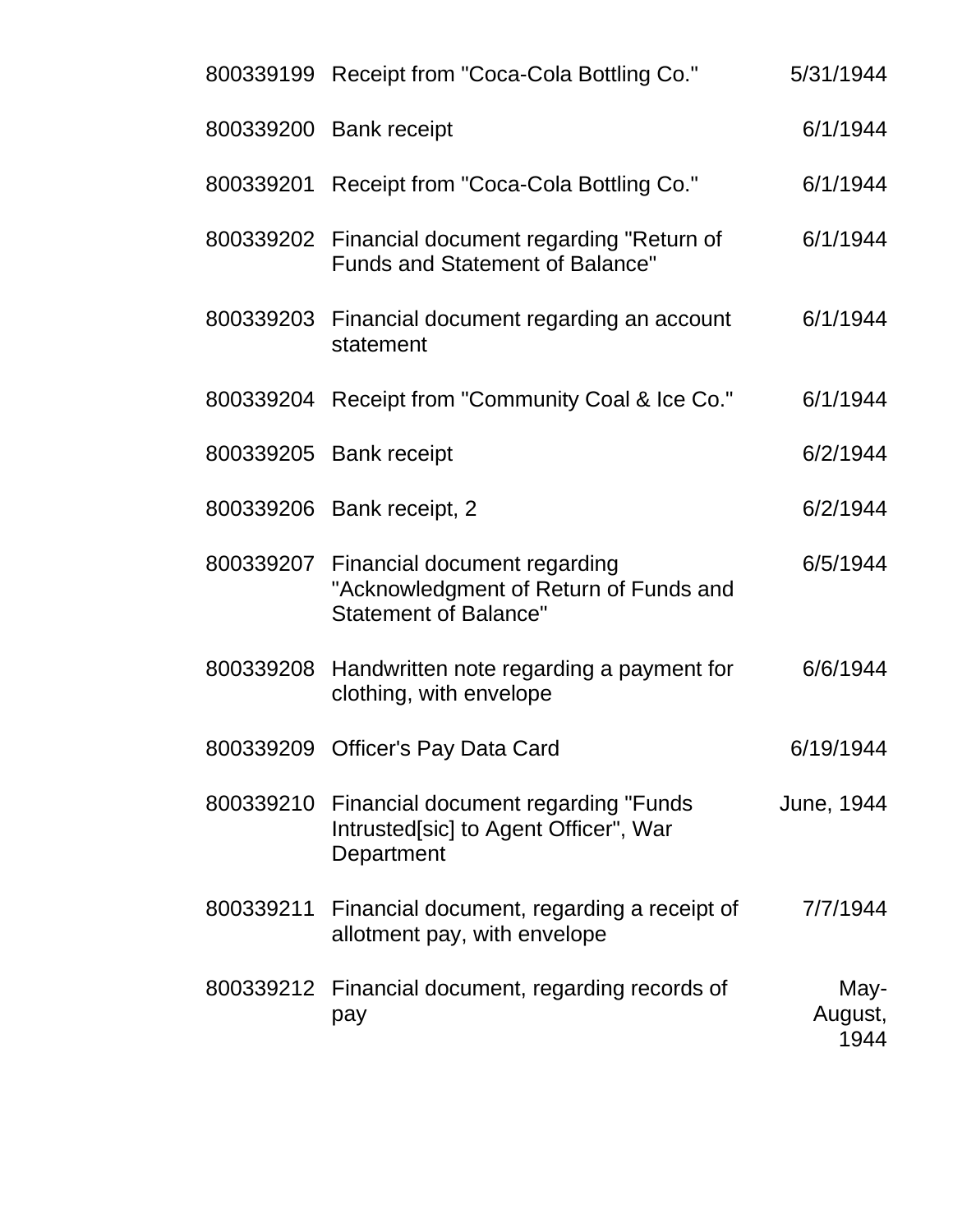|           | 800339213 Financial document, regarding records of<br>pay                                   | May-<br>August,<br>1944    |
|-----------|---------------------------------------------------------------------------------------------|----------------------------|
| 800339214 | Financial document, regarding records of<br>pay                                             | May-<br>September,<br>1944 |
|           | 800339215 Memorandum receipt                                                                | 10/9/1944                  |
|           | 800339216 Financial document, Pay and Allowance<br><b>Account, War Department</b>           | 10/10/1944                 |
|           | 800339217 Financial document, Pay and Allowance<br><b>Account, War Department</b>           | 11/14/1944                 |
| 800339218 | Financial document, Pay and Allowance<br><b>Account, War Department</b>                     | 12/14/1944                 |
|           | 800339219 Financial document regarding "Return of<br><b>Funds and Statement of Balance"</b> | 1944                       |
| 800339220 | Financial document, Pay and Allowance<br><b>Account, War Department</b>                     | 1/15/1945                  |
| 800339221 | Memorandum receipt                                                                          | 2/10/1945                  |
|           | 800339222 Financial document, Pay and Allowance<br><b>Account, War Department</b>           | 2/28/1945                  |
|           | 800339223 Financial document, Pay and Allowance<br>Account, War Department                  | 3/31/1945                  |
|           | 800339224 Financial document, Notification of<br>Discontinuance of Allotment                | 4/23/1945                  |
|           | 800339225 Financial document, Authorization for<br><b>Allotment of Pay</b>                  | 4/23/1945                  |
|           | 800339226 Financial document, pay and Allowance<br><b>Account, War Department</b>           | 4/30/1945                  |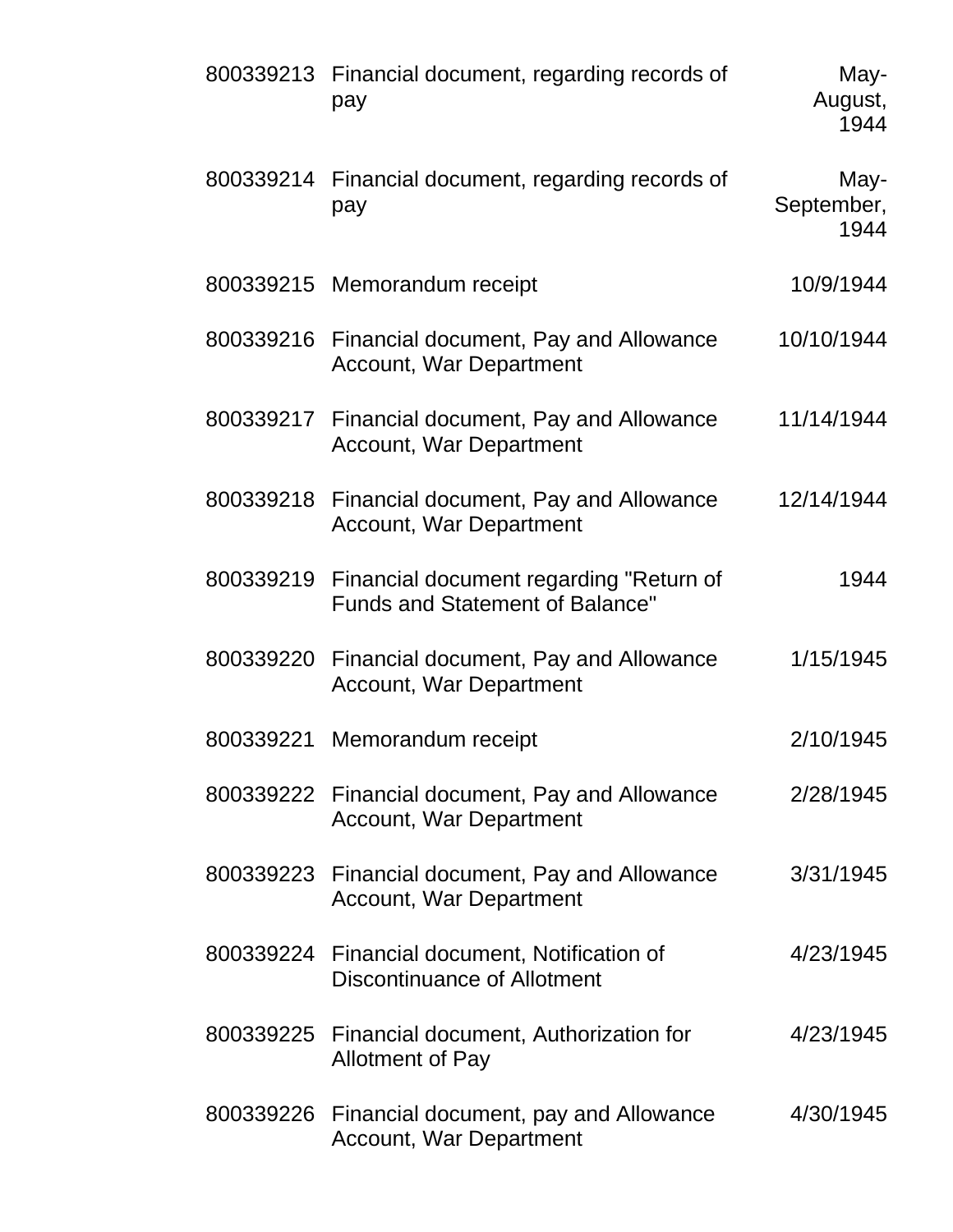|           | 800339227 Financial document, Pay and Allowance<br><b>Account, War Department</b>   | 5/31/1945        |
|-----------|-------------------------------------------------------------------------------------|------------------|
|           | 800339228 Financial document, Pay and Allowance<br><b>Account, War Department</b>   | 6/30/1945        |
| 800339229 | Military Document, "Officer's Pay Data<br>Card"                                     | 8/7/1945         |
|           | 800339230 Financial document, Pay and Allowance<br><b>Account, War Department</b>   | 9/17/1945        |
| 800339231 | Financial document, Pay and Allowance<br><b>Account, War Department</b>             | 10/31/1945       |
|           | 800339232 Financial document, Pay and Allowance<br><b>Account, War Department</b>   | 11/30/1945       |
|           | 800339233 Financial document, Pay and Allowance<br><b>Account, War Department</b>   | 12/31/1945       |
|           | 800339234 Financial document, Pay and Allowance<br><b>Account, War Department</b>   | 1/31/1946        |
|           | 800339235 Financial document, "Counter Receipt --<br>Acknowledgement of Remittance" | January,<br>1946 |
|           | 800339236 Financial document, "Counter Receipt --<br>Acknowledgement of Remittance" | January,<br>1946 |
|           | 800339237 Financial document, Pay and Allowance<br><b>Account, War Department</b>   | 2/28/1946        |
|           | 800339238 Financial document, Officers' Pay,<br>Allowance, and Mileage Voucher      | 4/23/1946        |
|           | 800339239 Financial document, Allotment<br><b>Discontinuance</b>                    | 4/23/1946        |
|           | 800339240 Financial document, Pay and Allowance<br><b>Account, War Department</b>   | 7/15/1946        |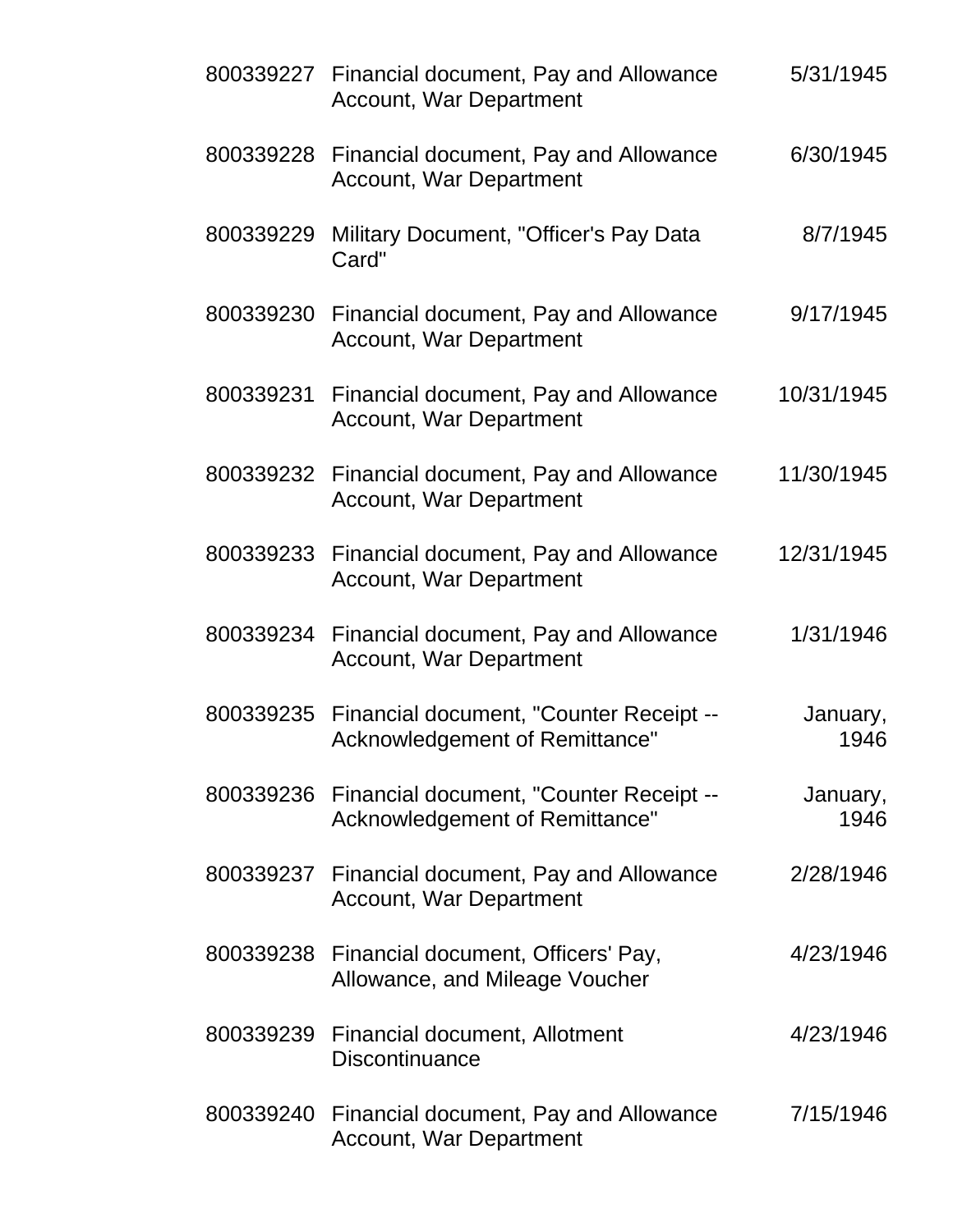|           | 800339241 Financial document, "Premium Receipt",<br><b>Veterans Administration National Service</b><br>Life Insurance | May, 1947    |
|-----------|-----------------------------------------------------------------------------------------------------------------------|--------------|
|           | 800339242 Financial document, "Premium Receipt",<br><b>Veterans Administration National Service</b><br>Life Insurance | April, 1948  |
|           | 800339243 Receipt from "Gold Coast Veleteria"                                                                         | 07/02/194[?] |
|           | 800339244 Receipt from "Fort Belvoir Exchange"                                                                        | 12/07/194[?] |
|           | 800339245 Financial document regarding "Funds<br>Intrusted[sic] to Agent", War Department                             | n.d.         |
|           | 800339246 Financial document regarding "Receipt for<br><b>Trust Funds"</b>                                            | n.d.         |
|           | 800339247 Financial document regarding "Funds<br>Intrusted[sic] to Agent", War Department                             | n.d.         |
|           | 800339248 Financial document regarding "Receipt for<br><b>Trust Funds"</b>                                            | n.d.         |
| 800339249 | Financial document regarding "Funds"<br>Intrusted[sic] to Agent Officer", War<br>Department                           | n.d.         |
|           | 800339250 Financial document regarding "Receipt for<br><b>Trust Funds"</b>                                            | n.d.         |
|           | 800339251 Financial document regarding "Funds"<br>Intrusted[sic] to Agent Officer", War<br>Department                 | n.d.         |
|           | 800339252 Financial document regarding "Receipt for<br>Trust to Agent"                                                | n.d.         |
|           | 800339253 "Adjusted Service Rating Card"                                                                              | n.d.         |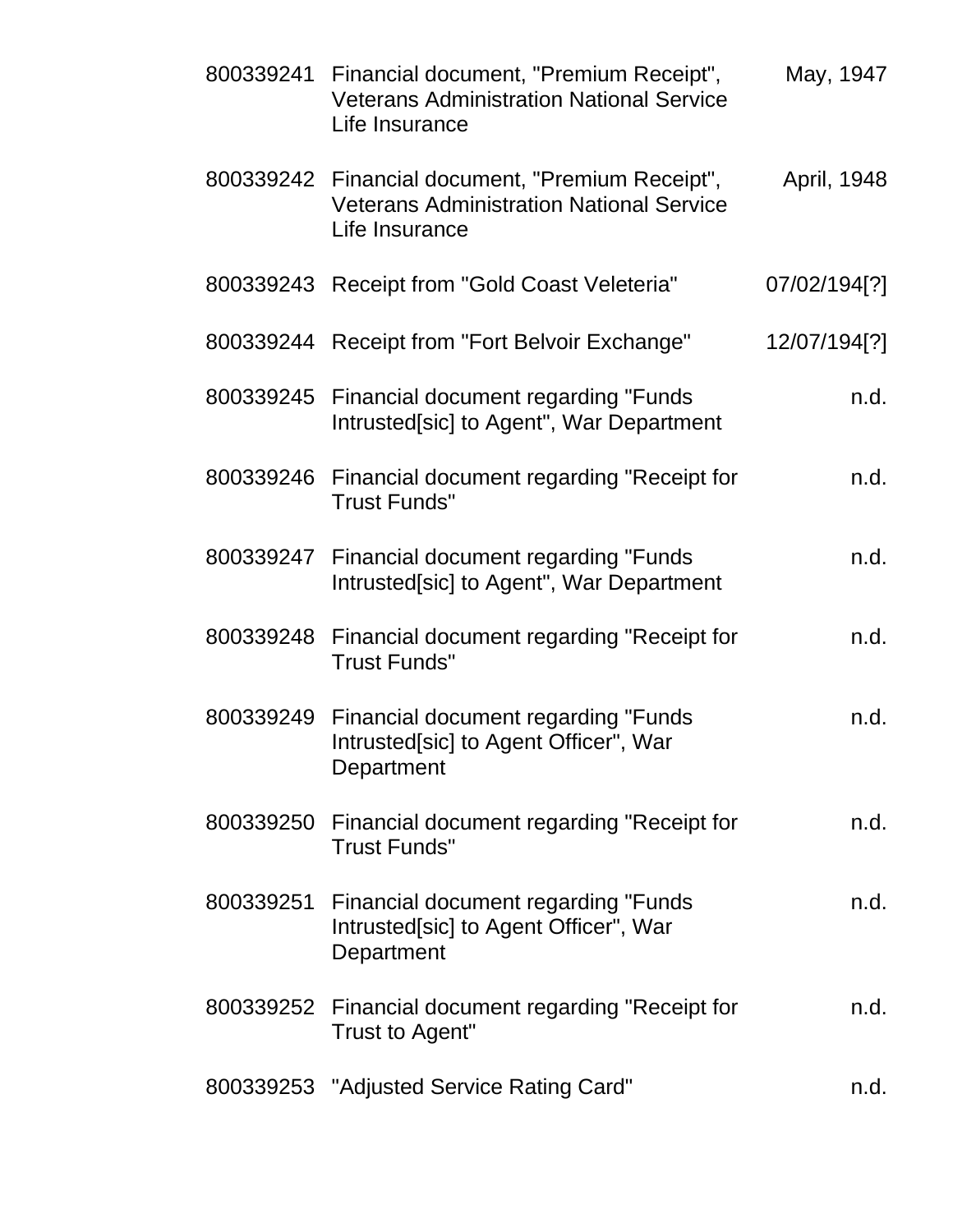|   |   |           | 800339254 Financial document, Pay and Allowance<br><b>Account Information</b>                                                                                                                                                                | n.d.        |
|---|---|-----------|----------------------------------------------------------------------------------------------------------------------------------------------------------------------------------------------------------------------------------------------|-------------|
|   |   |           | 800339255 Officer's Pay Data Card, blank                                                                                                                                                                                                     | n.d.        |
| 1 | 3 |           | <b>Correspondence</b>                                                                                                                                                                                                                        | 1943 - 1945 |
|   |   |           | 800339256 Western Union telegram, with envelope                                                                                                                                                                                              | 12/24/1943  |
|   |   | 800339257 | Handwritten correspondence from "Sy" to<br>folks, with envelope                                                                                                                                                                              | 4/20/1945   |
|   |   |           | 800339258 Correspondence from Ernest Price to Mr. +<br>Mrs. Edwards, with envelope                                                                                                                                                           | 6/6/1945    |
|   |   |           | 800339259 Correspondence from Jacob E. Yaffe,<br>Attorney at Law, to "whom it may concern"<br>regarding the informed request that<br>Seymour Edwards be released early from<br>military service to aid his ailing father and<br>his business | 9/19/1945   |
|   |   |           | 800339260 Correspondence from Harry C. Rolnick,<br>M.D. to "Whom it may concern" regarding<br>the health of Nathan Edwards, with<br>envelope                                                                                                 | 9/19/1945   |
|   |   | 800339261 | Handwritten correspondence from "Family"<br>to [Seymour Edwards] regarding updates<br>from home and well wishes, with envelope                                                                                                               | 10/22/1945  |
|   |   |           | 800339262 Correspondence from Harry C. Rolnick,<br>M.D. to "Whom it may concern" regarding<br>the health of Nathan Edwards, with<br>envelope                                                                                                 | 10/22/1945  |
|   |   | 800339263 | Correspondence from Jacob E. Yaffe,<br>Attorney at Law, to "whom it may concern"<br>regarding the informed request that<br>Seymour Edwards be released early from                                                                            | 10/22/1945  |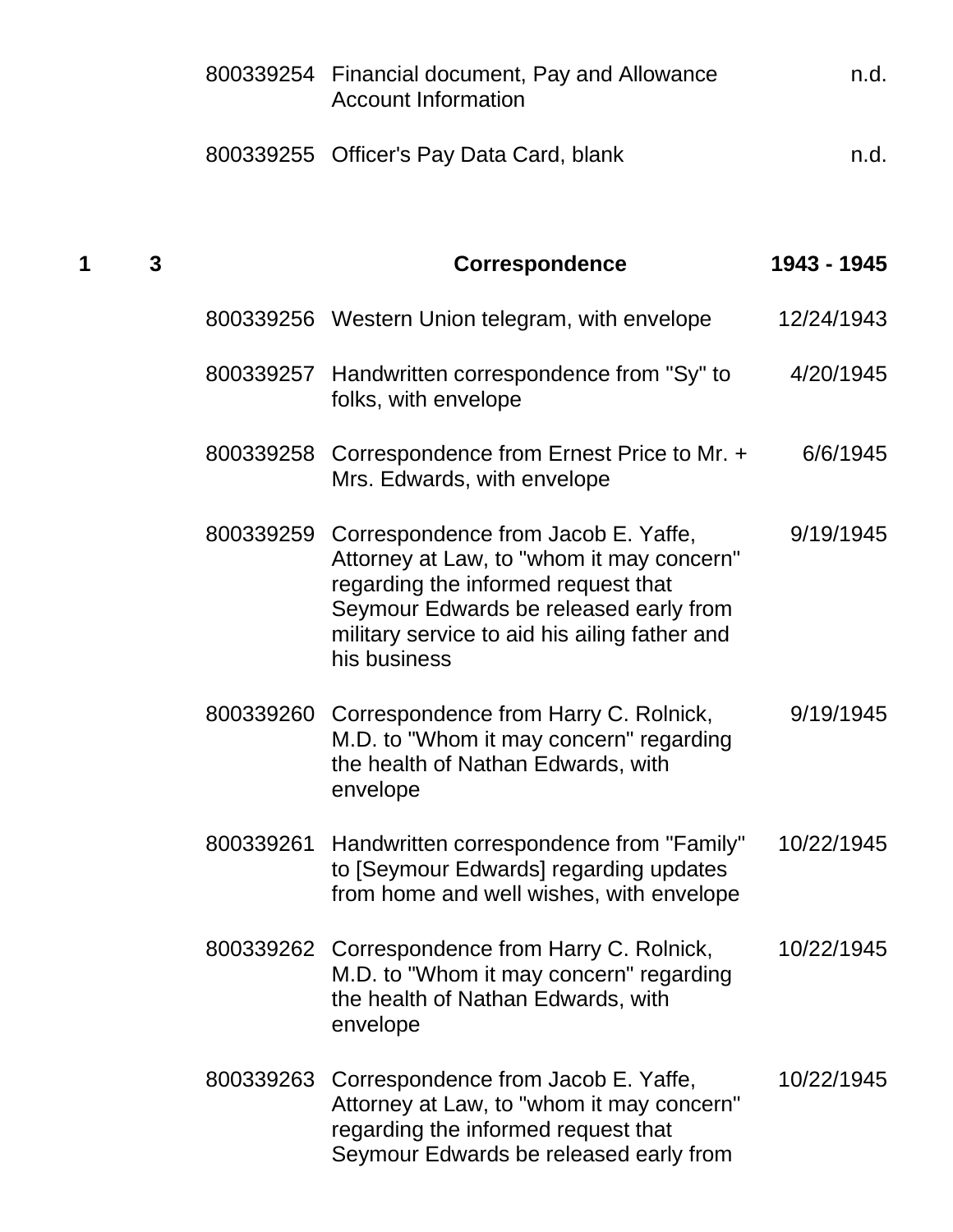|        |           | military service to aid his ailing father and<br>his business                                                   |                   |
|--------|-----------|-----------------------------------------------------------------------------------------------------------------|-------------------|
|        |           | 800339264 Handwritten note from Henry Simon, Capt<br>M.C.                                                       | n.d.              |
| 1<br>4 |           | <b>Certificates</b>                                                                                             | 1930-1947         |
|        |           | 800339265 Certificate, Kenwood Schools Diploma<br>(separated to larger box for repairs)                         | 1930              |
|        |           | 800339266 Certificate of Proficiency, Quartermaster<br><b>Replacement Training Center</b>                       | 11/21/1942        |
|        |           | 800339267 Certificate of appointment as "Corporal<br>(Temporary) Co. G, 5th QMTR"                               | 11/24/1942        |
|        | 800339268 | Certificate of Completion from The<br>Quartermaster School, United States Army                                  | 2/26/1943         |
|        |           | 800339269 Certificate of Completion from "Advanced"<br><b>Technical Training in Business</b><br>Administration" | 7/9/1943          |
|        | 800339270 | Military Certificate of Completion regarding<br><b>Officer Replacement Pool Training Course</b>                 | 8/28/1943         |
|        | 800339271 | Certificate from The Engineer School, Fort<br>Belvoir, Virginia                                                 | December,<br>1943 |
|        |           | 800339272 Certificate regarding a temporary<br>appointment to First Lieutenant                                  | 4/11/1945         |
|        | 800339273 | Certificate, State of Illinois Service<br>Recognition Certificate, with envelope                                | 1947              |
|        |           | 800339274 Certificate of thanks from the White House,<br>signed by Harry Truman                                 | n.d.              |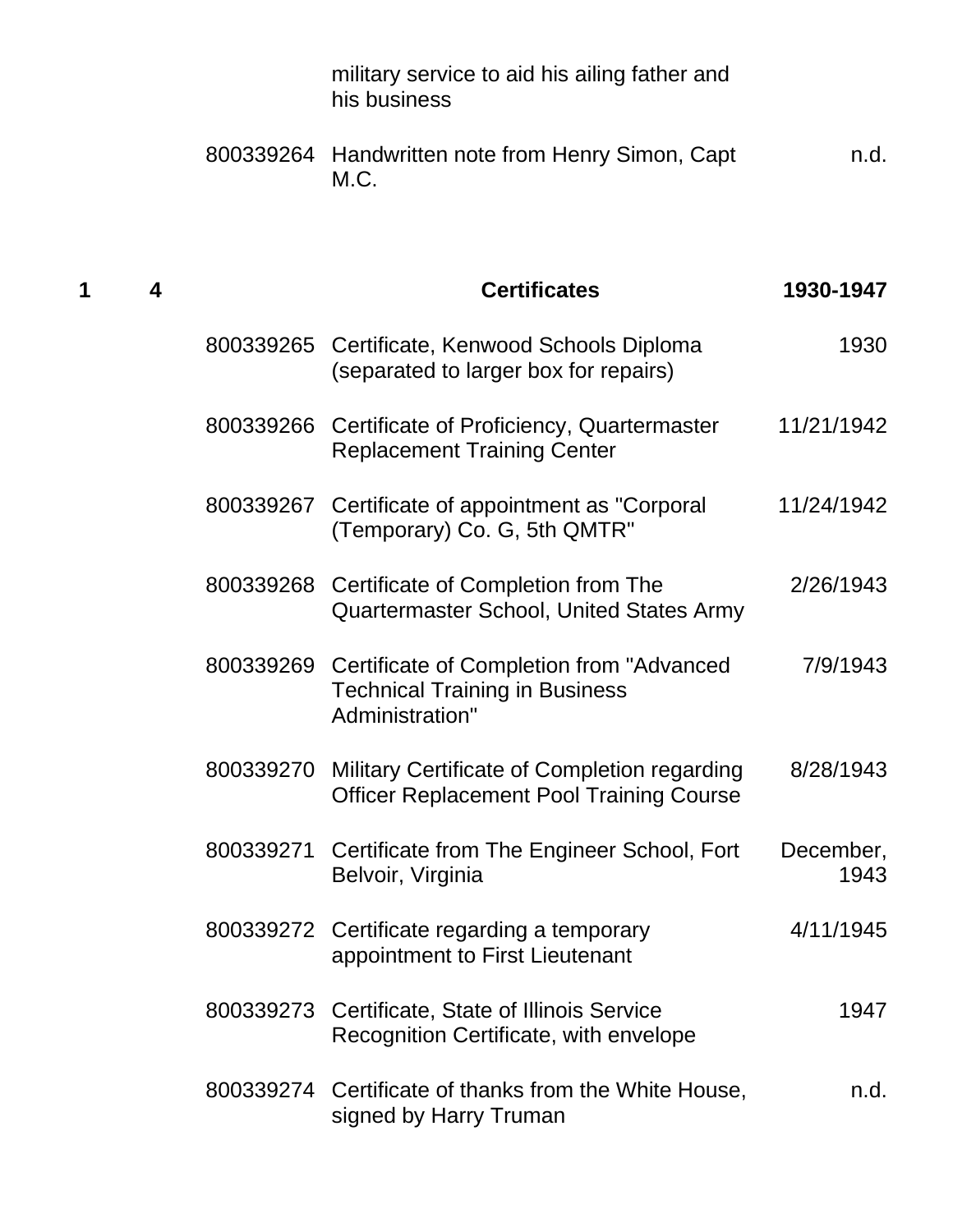| 1 | 5 |           | <b>Periodicals</b>                                                                                     | 1943 - 1944 |
|---|---|-----------|--------------------------------------------------------------------------------------------------------|-------------|
|   |   | 800339275 | Daily Bulletin, Jersey City Quartermaster<br>Depot                                                     | 7/31/1943   |
|   |   |           | 800339276 Daily Bulletin, Jersey City Quartermaster<br>Depot                                           | 10/1/1943   |
|   |   |           | 800339277 The Base A Star, page 5                                                                      | 10/1/1944   |
|   |   |           | 800339278 Daily Bulletin, Camp Ellis, Illinois                                                         | 2/22/1944   |
|   |   |           |                                                                                                        |             |
| 1 | 6 |           | <b>Veterans Administration and National</b><br><b>Service Life Insurance Documents</b>                 | 1942 - 1947 |
|   |   |           | 800339279 Document, certificate of National Service<br>Life Insurance                                  | 11/16/1942  |
|   |   | 800339280 | Document, regarding National Service Life<br>Insurance payments                                        | 6/29/1943   |
|   |   | 800339281 | Document regarding exit counseling and<br><b>National Service Life Insurance</b>                       | 9/1/1945    |
|   |   | 800339282 | Document, regarding National Service Life<br>Insurance                                                 | 6/13/1947   |
|   |   |           | 800339283 Card from Veterans Administration<br>regarding National Service Life Insurance<br>"V-number" | 12/24/1947  |
|   |   | 800339284 | Document, regarding application for<br>conversion of National Service Life<br>Insurance                | 12/29/1947  |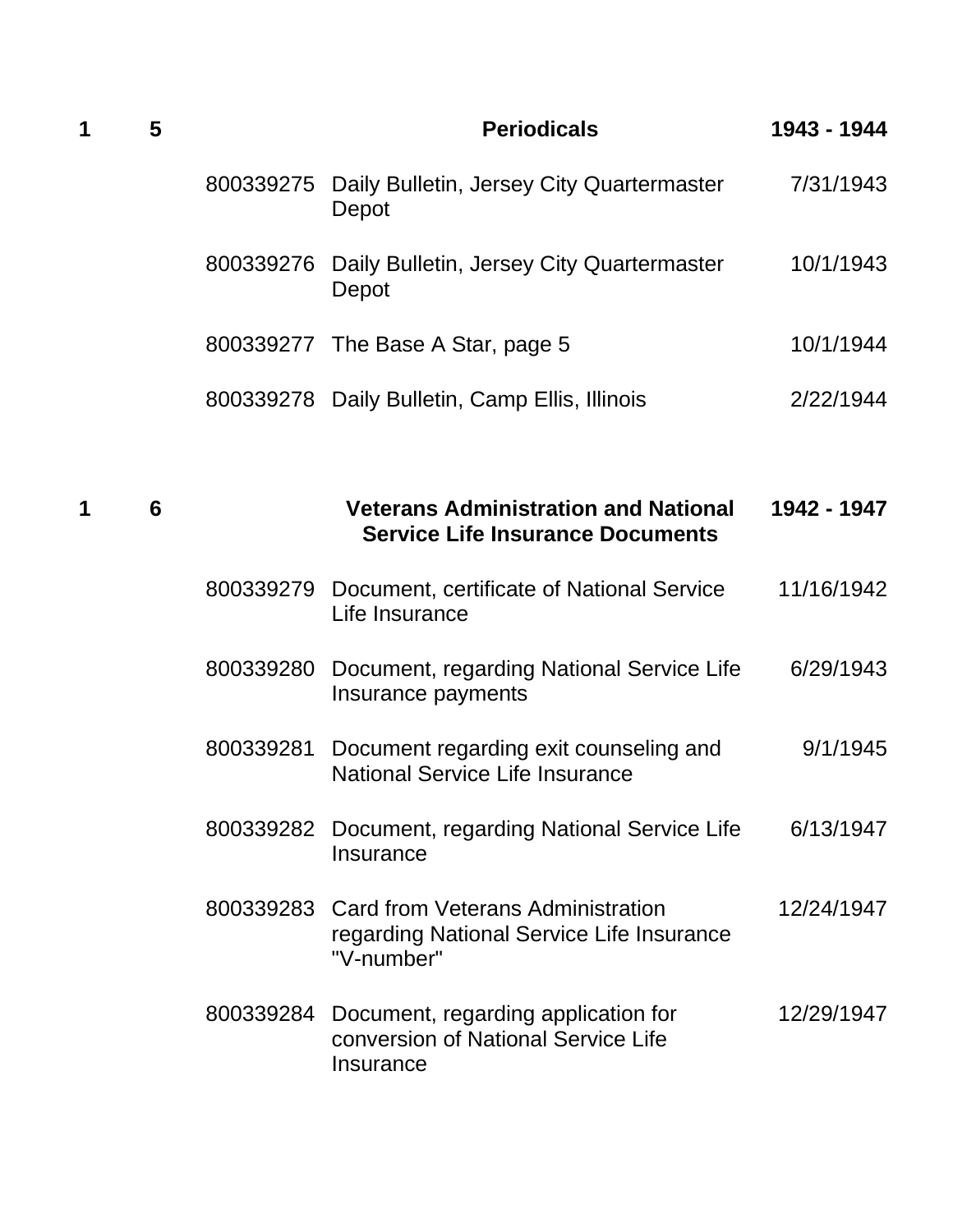|   |   | 800339285 | Document, regarding National Service Life<br><b>Insurance Certificate</b>                   | 12/31/1947  |
|---|---|-----------|---------------------------------------------------------------------------------------------|-------------|
|   |   |           | 800339286 Card from Veterans Administration<br>regarding an acknowledgement of claim        | 2/10/1948   |
|   |   | 800339287 | Document, regarding dental treatment from<br><b>Veterans Administration Regional Office</b> | 5/7/1948    |
|   |   | 800339288 | Document, "Keep Your National Service<br>Life Insurance"                                    | n.d.        |
|   |   |           | 800339289 Document, "Premium Payment"                                                       | n.d.        |
|   |   |           |                                                                                             |             |
| 1 | 7 |           | <b>Booklets</b>                                                                             | n.d.        |
|   |   |           | 800339290 "Going back to civilian life" booklet                                             | n.d.        |
|   |   |           | 800339291 "Dear Mr. Veteran" booklet                                                        | n.d.        |
| 1 | 8 |           | 800339292 Memorial Guest Book for Seymour "Sy"<br><b>Edwards</b>                            | 4/3/1978    |
| 1 | 9 |           | <b>Miscellaneous</b>                                                                        | 1944 - 1958 |
|   |   | 800339293 | Document, likely a joke, concerning the<br>promotion of individuals                         | 4/24/1944   |
|   |   |           |                                                                                             |             |
|   |   |           | 800339294 Membership Card to the Officers' Club,<br><b>Granite City Engineer Depot</b>      | 4/11/1944   |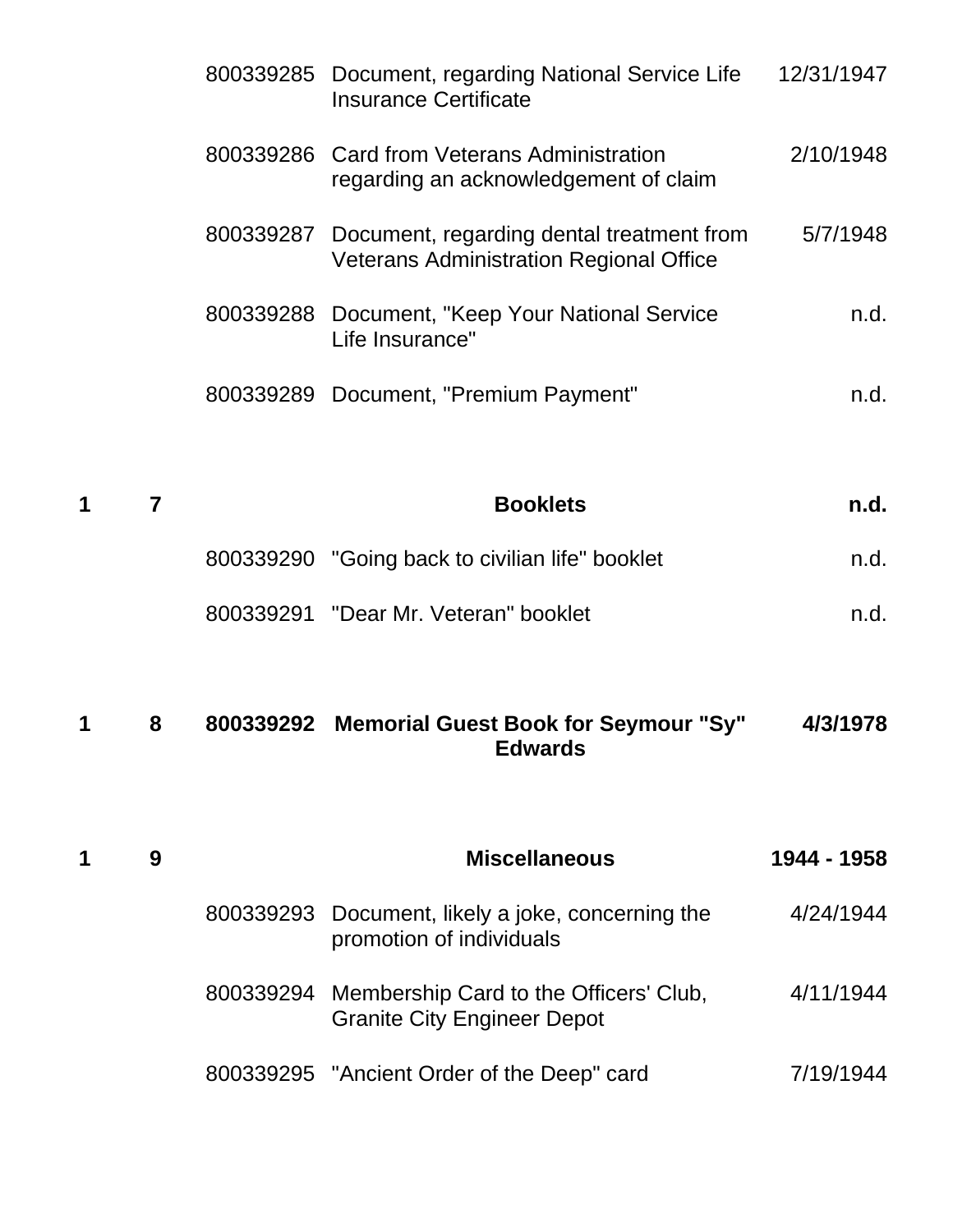| 800339296 | Membership Card to the Quartermaster<br><b>Association National Headquarters</b>                                       | 8/31/1944       |
|-----------|------------------------------------------------------------------------------------------------------------------------|-----------------|
| 800339297 | Membership Card to the Officer's Club                                                                                  | 10/16/1945      |
| 800339298 | Document, "Domain of the Golden Dragon,<br>4/9/1946<br>Ruler of the 180th Meridian"                                    |                 |
| 800339299 | Document, "Domain of the Golden Dragon,<br>Ruler of the 180th Meridian", copy                                          | 4/9/1946        |
|           | 800339300 "Camp John Hay" card                                                                                         | 1/31/1946       |
| 800339301 | Document regarding Seymour Edwards'<br>participation in the Third Zimrya, World<br>Assembly of Jewish Choirs in Israel | August,<br>1958 |
| 800339302 | Document, regarding Seymour Edwards<br>personal information, military record, and<br>work experience                   | n.d.            |
| 800339303 | Document, regarding information to<br>prospective students at Harvard University                                       | n.d.            |
| 800339304 | Newspaper clipping, political cartoon, "If<br>you don't like it here, why don't you go<br>back where you came from?"   | n.d.            |
|           | 800339305 Hand-drawn cartoon                                                                                           | n.d.            |
|           | 800339306 Hand-traced Bugs Bunny drawing                                                                               | n.d.            |
|           | 800339307 Barracks assignment card                                                                                     | n.d.            |
| 800339308 | Membership Card to the Camp Ellis<br><b>Officers' Club</b>                                                             | n.d.            |
| 800339309 | Document, "Fiscal I, Form D"                                                                                           | n.d.            |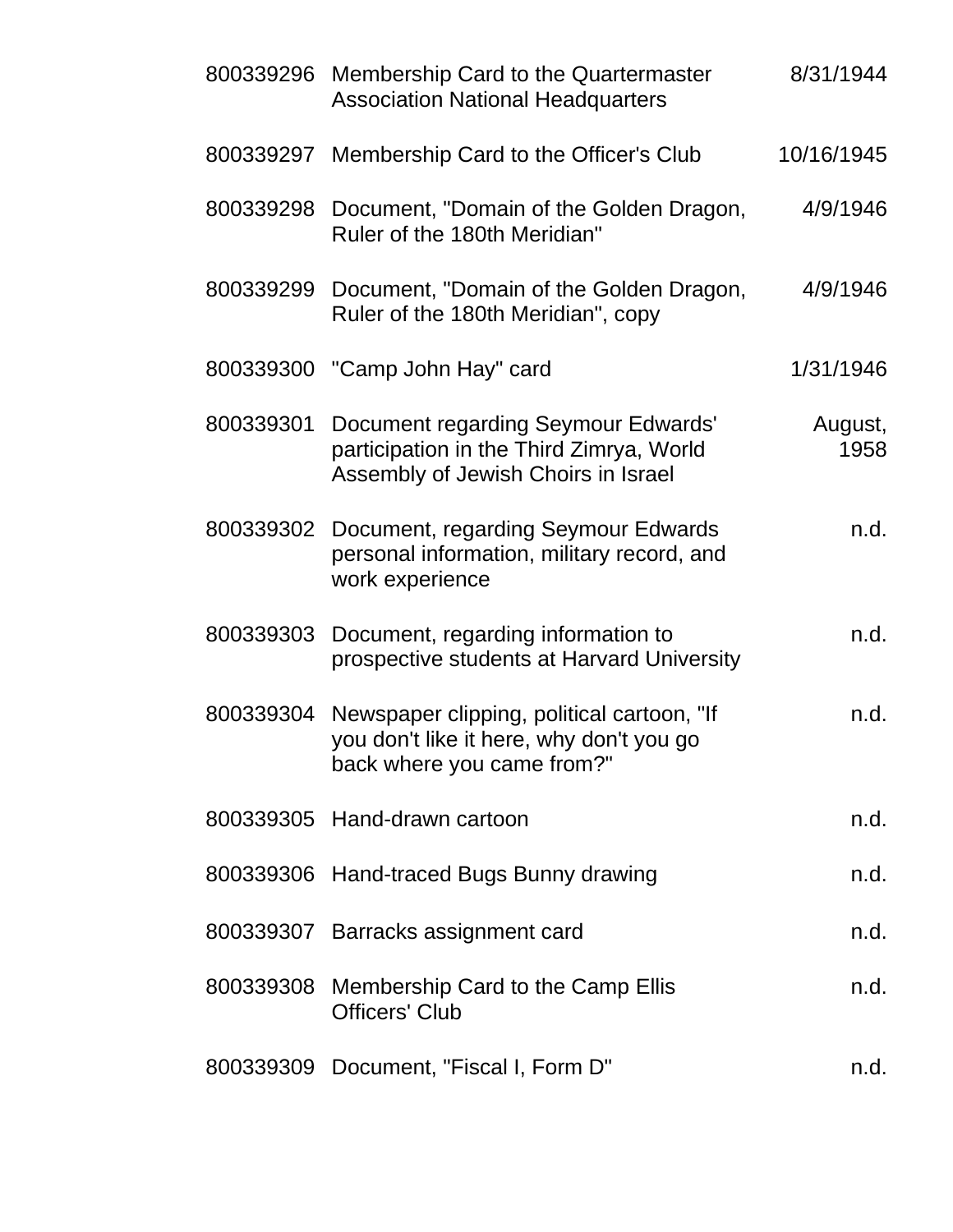|           | 800339310 Document, "[ProblemReading I-A]",<br>ripped                                                          | n.d. |
|-----------|----------------------------------------------------------------------------------------------------------------|------|
| 800339311 | Document, "Problem, Supply: Depot, Post<br>Q.M. Unit I-Form A                                                  | n.d. |
|           | 800339312 Document, "Methods of Instruction I, Form<br>D"                                                      | n.d. |
|           | 800339313 Document, "Problem, Military Law I, Form<br>B"                                                       | n.d. |
|           | 800339314 Document, "Problem, Company<br><b>Administration II-C"</b>                                           | n.d. |
|           | 800339315 Document, "Salvage I, Form E"                                                                        | n.d. |
|           | 800339316 Document, "Tactical Training II, Form E"                                                             | n.d. |
|           | 800339317 Document, "Problem, Company<br>Administration I, Form B (Revised)"                                   | n.d. |
|           | 800339318 Document, "Problem, Commercial<br>Transportation and Packaging and Loading<br>of Supplies I, Form A" | n.d. |
|           | 800339319 Document, "Subsistence & Mess<br>Management I-A"                                                     | n.d. |
|           | 800339320 Document, "Tactical Training I - Form D"                                                             | n.d. |
| 800339321 | Document, "Problem, Defense Against<br><b>Chemical Warfare I-B"</b>                                            | n.d. |
|           | 800339322 Document, "Problem, Tactical Training III,<br>Form B"                                                | n.d. |
|           | 800339323 Document, "Problem, Supply: Depot, Post<br>Unit II B"                                                | n.d. |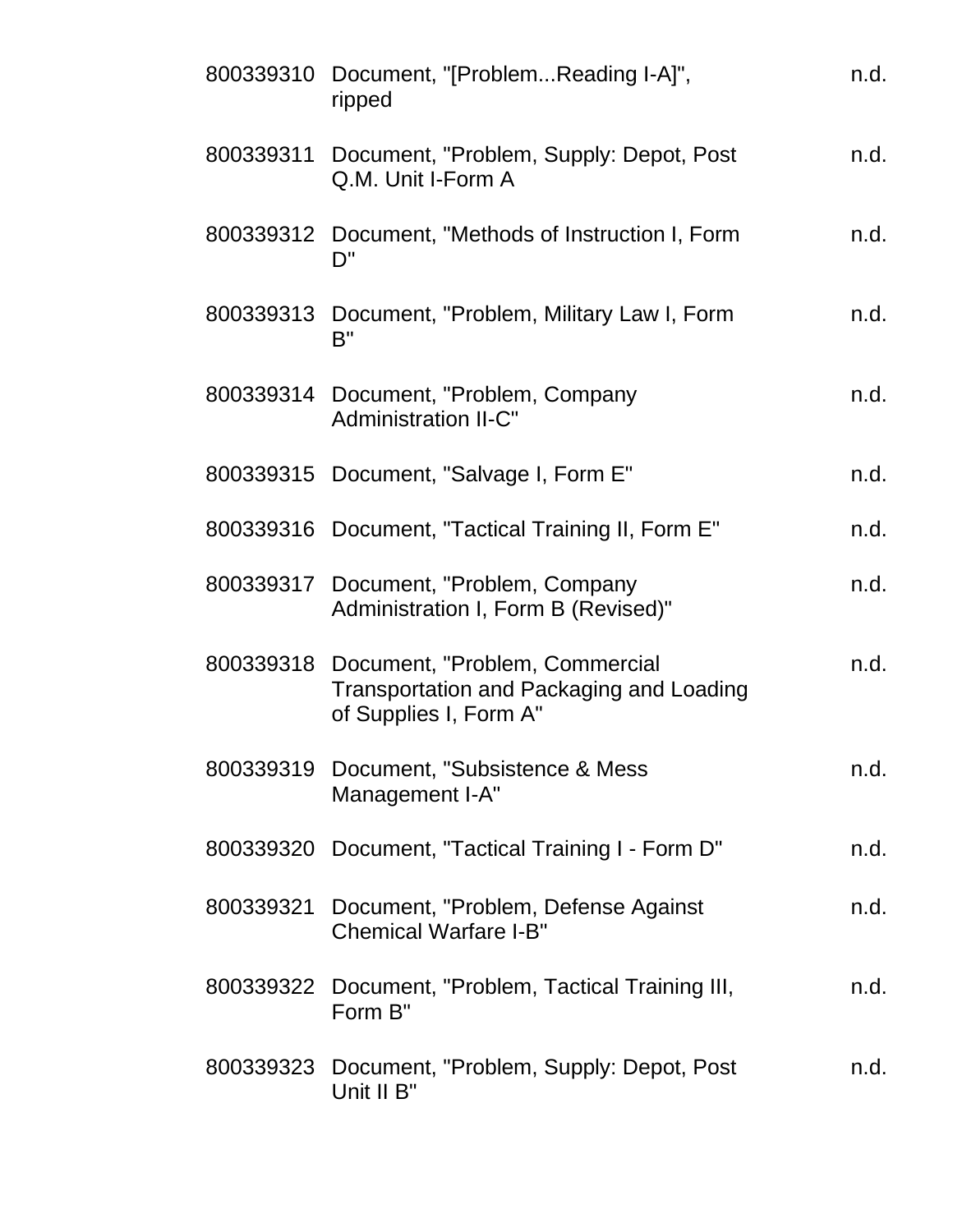| 1 | 10 |           | <b>Envelopes</b>                                                              | 1943 - 1948 |
|---|----|-----------|-------------------------------------------------------------------------------|-------------|
|   |    |           | 800339324 Envelope, from Veterans and<br>Administration, Washington, D.C.     | 1943        |
|   |    |           | 800339325 Envelope from War Department, Officers<br><b>Affairs Branch</b>     | 7/10/1946   |
|   |    |           | 800339326 Envelope from Veterans Administration<br>Branch Office #7           | 1/6/1948    |
|   |    |           | 800339327 Envelope from Veterans Administration<br><b>Regional Office</b>     | 5/10/1948   |
|   |    |           | 800339328 Envelope, War Department, addressed to<br>Lt Edwards                | n.d.        |
|   |    |           | 800339329 Envelope, War Department, addressed to<br>"P.X. B[illegible]"       | n.d.        |
|   |    |           | 800339330 Envelope from War Department                                        | n.d.        |
|   |    | 800339331 | <b>Envelope from Veterans Administration</b><br>Branch Office No. 7           | n.d.        |
|   |    |           | 800339332 Envelope from Veterans Administration<br><b>Finance Service</b>     | n.d.        |
|   |    |           | 800339333 Envelope, return address "Edwards,<br>Seymour D."                   | n.d.        |
|   |    |           | 800339334 Envelope, War Department, addressed to<br>Lieut. Seymour D. Edwards | n.d.        |
|   |    |           | 800339335 Service Records Jacket                                              | n.d.        |
|   |    |           | 800339336 "Edwards-Vouchers" envelope                                         | n.d.        |